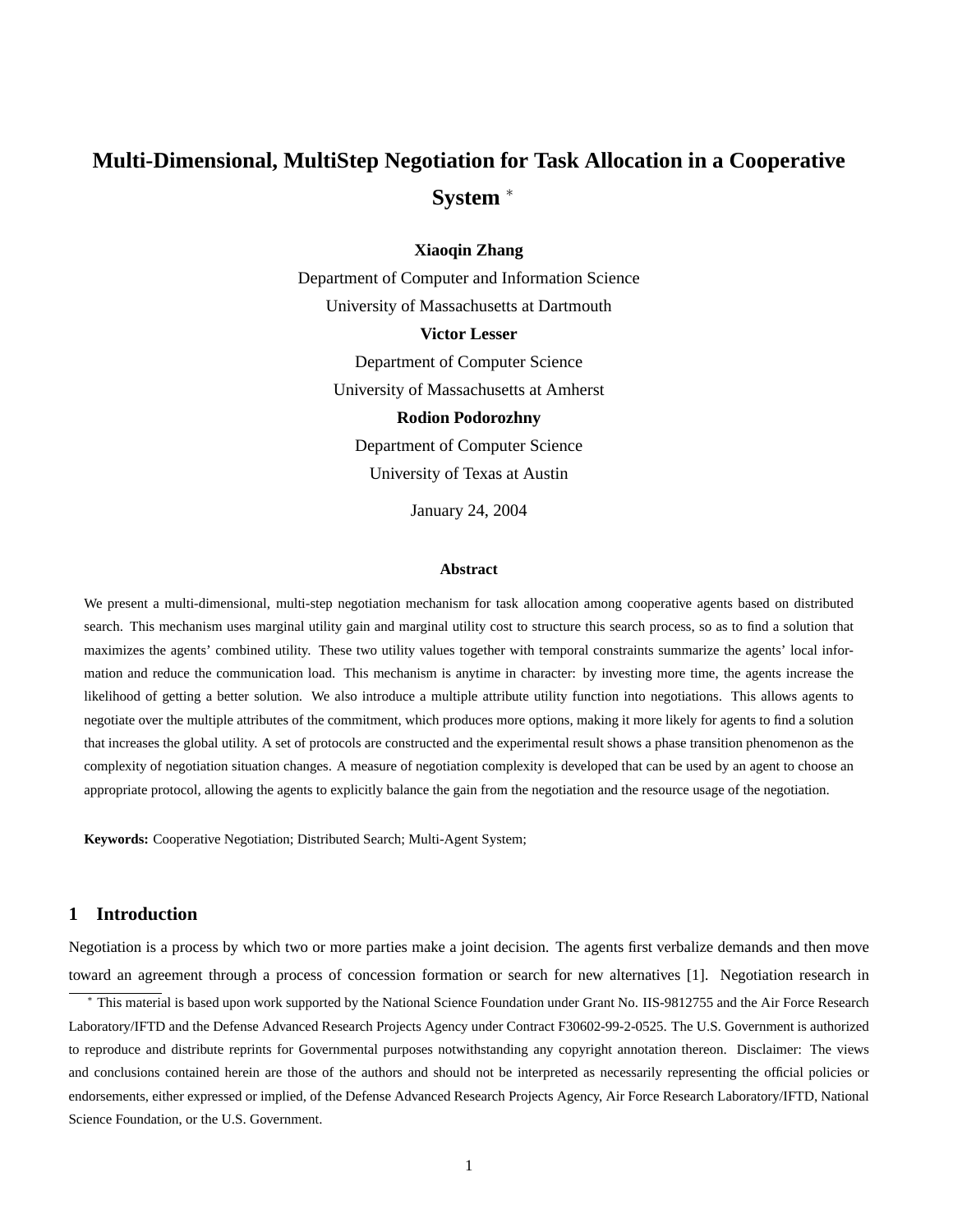multi-agent systems falls into two main categories, competitive negotiation and cooperative negotiation. Competitive negotiation occurs among self-interested agents [2], each trying to maximize its local utility; while in cooperative negotiation, agents try to reach the maximum global utility that takes into account the worth of all their activities. This latter form of negotiation is quite different from competitive negotiation, and can be viewed as a distributed search process. We will focus on this cooperative negotiation which, as of late, has not received very much attention in the related literature [7]. In fact, we feel there is very little work on cooperative negotiation that explicitly tries to maximize a multi-dimensional global utility function. Chia, Neiman and Lesser's work on the Distributed Dynamic Scheduling System (Dis-DSS) [4] has shown that the coordination among agents increase schedule quality; though no explicit negotiation using a cost model was involved in this work. The closest work to our knowledge is that of Moehlman et al. [9]; however their work involves a much simpler and more structured utility function that does not involve quantitative reasoning about the combined utility of the agents. Additionally, their approach is not empirically evaluated in different negotiation situations. Task allocation among cooperative agents was also studied by Shehory and Kraus [11]. However, their work was focused on agent coalition formation, not negotiation and also the tasks were much simpler without alternative approaches.

There are different degrees of cooperation in a multi-agent system. The most extreme is "global cooperation", which occurs when an agent, while making its local decision, always tries to maximize the global utility function that takes into account the activities of all agents in the system. Global cooperation is unachievable in most realistic situations because of the number of agents and bounds on computational power and bandwidth. Thus we focus our research on "local cooperation" [8] which occurs when two or more agents, while negotiating over an issue, try to find a solution that increases the sum of their local utilities, without taking into account the rest of the agents in the system. Furthermore, our agents negotiate over multiple attributes (dimensions) rather than over a single dimension. For example, agent A wants agent B to do task T for it by time 10, and requests the minimum quality of 8 for the task to be achieved. Agent B replies that it can do task T by time 10 but only with the quality of 6; however, if agent A can wait until time 15, it can get a quality of 12. Agent A will select the alternative it believes is better for both agents. The negotiation relates to both the completion time and achieved quality of the task, and thus the scope of the search space for the negotiation is increased, improving the agents' chance of finding a solution that increases the combined utility.

Our approach focuses on a multi-step negotiation process in which agents engage in a series of proposals and counter-offers to decide whether the contractor agent will perform a task for the contractee agent by the specified time with a certain quality. This is a search for those plans and constructed schedules of an agent's local activities that increase or maximize the combined utility of the agents. We will use measures of marginal gain and marginal cost first used in the TRACONET agents [10] to structure the search. In that work, these measures were used for a single phase evaluation rather than as a basis for a cooperative/distributed search among the agents to find the best combined local schedule.

The cooperative negotiation process can potentially have many outcomes, depending upon the amount of effort that the agents want to expend on the negotiation. One possibility is that they will find a solution that leads to the maximum combined utility. Another possibility is that they will find a solution that increases the combined utility from their current state. While a third possibility is that they may find that either there is no solution that increases the combined utility or that they can not find one given a limited search<sup>1</sup>.

<sup>&</sup>lt;sup>1</sup>Another possibility, which we will not consider in this work, is that the agents will recognize either at the start of negotiation or at some intermediate point that either it is highly unlikely that a solution that increases the global utility would be found or the effort to find such a solution is not worthwhile in the current context. In this case, each agent could enter a meta-level phase of the negotiation process where it could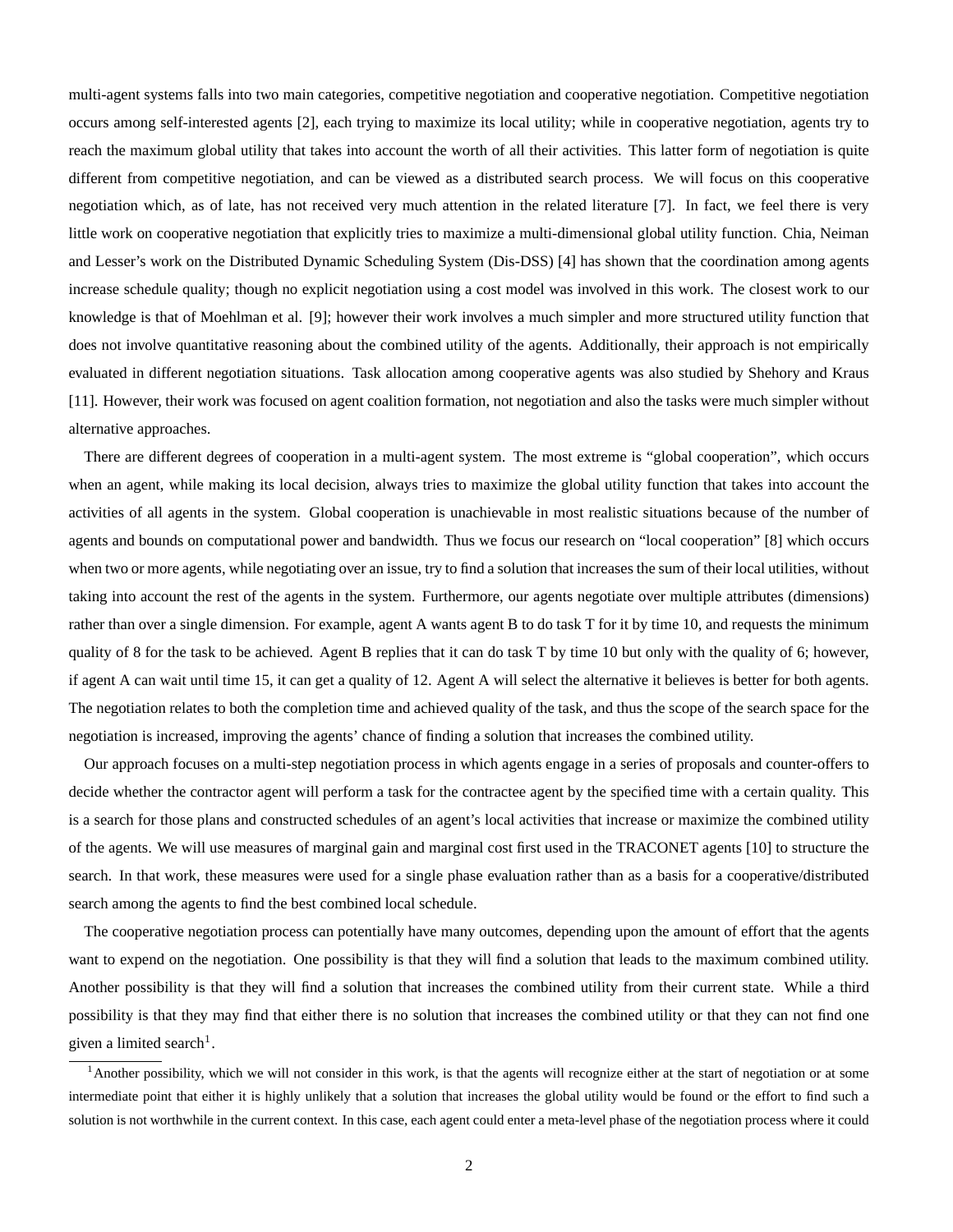After the negotiation starts, an agent needs to decide when to stop the process because negotiation costs accrue with time. It may stop after it gets the first acceptable solution that increases the joint utility or it may decide to continue looking for a better one. The agent needs to establish a balance between the negotiation cost and the negotiation benefit. There are many different possible variations of cooperative negotiation protocol, depending on the stopping criteria. Therefore, as part of this work we will examine these questions experimentally to produce insights about how the characteristics of the current situation affect the variant of the protocol chosen. In the experiments, we will use the TÆMS language [5] to represent the agent's local tasks and activities (See Figure  $2)^2$ , and the DTC (Design-To-Criteria)[12]<sup>3</sup> scheduler generates a local schedule for the agent, it attempts to maximize the agent's local utility based on a specified multi-dimensional utility function.

In the remainder of the paper, we present our work on cooperative negotiation in the task allocation domain. We first describe the negotiation framework, followed by the cooperative negotiation protocol for task allocation. We next discuss the experimental results obtained by using these protocols. Finally, we summarize our work and discuss future work.

# **2 Task Allocation Negotiation Mechanism**

In a multi-agent system, an agent may need to contract out one of its tasks to another agent if it does not have the capabilities to perform this task locally, or if it is overloaded, or if the other agent can do the job better. This task can potentially be part of a larger activity that the agent performs in order to achieve some desired goal. In order to accomplish this task, the agent needs to negotiate with another agent about the appropriate time and approach to execute this task, so that the combined utility (the sum of both agent's local utilities) can be increased. By "approach", we mean a specific way for an agent to perform the task which might differ in the resources (i.e. the computation time and cost) used and the quality of the solution obtained from other alternative ways. We assume that the agent will communicate with the negotiation subsystem about which task it definitely can't do locally and those tasks that it thinks may be advantageous to be performed by another agent. As part of the negotiation process, the relative merits of doing the task locally, not doing this task or contracting the task to another agent, will be taken into account.

# **2.1 Definitions**

- Contractee Agent (contractee): the agent which has a task (non-local task NL) that needs to be assigned to another agent. The contractee gains quality from this task when it is completed (TCE is the contractee's local task structure).
- Contractor Agent (contractor): the agent which performs this task for the contractee. It devotes processing time and other resources to this task without directly gaining quality (TCR is the contractor's local task structure).

either abandon the negotiation or change the context of the negotiation by altering the set of objective criteria issues over which agents negotiate. Thus, before the negotiation, an agent could evaluate the current situation to decide if it should start the negotiation based on whether it has a good chance of increasing the global utility.

 $2$ The TÆMS task modeling language is a domain-independent framework used to model the agent's potential activities. It is a hierarchical task representation language that features the ability to express alternative ways of performing tasks, statistical characterization of methods via discrete probability distributions in three dimensions (quality, cost and duration), and the explicit representation of interactions between tasks.

 $3$ It is a domain-independent scheduler that aims to find a feasible schedule that matches the agent's local criteria request. The first input for the DTC scheduler is the TÆMS task structure that describes the agent's local activities and the objective criteria used to evaluate alternative schedules. The second input is a set of existing and proposed commitments, C, that indicates that this agent will produce specific results of certain qualities by certain times. The third input is a set of non-local commitments, NLC, that are commitments made to this agent by other agents. The scheduler uses this information to find the best schedule given the objective criteria, that exploits the given non-local commitments, honors the existing commitments and satisfies the proposed commitments as best as possible.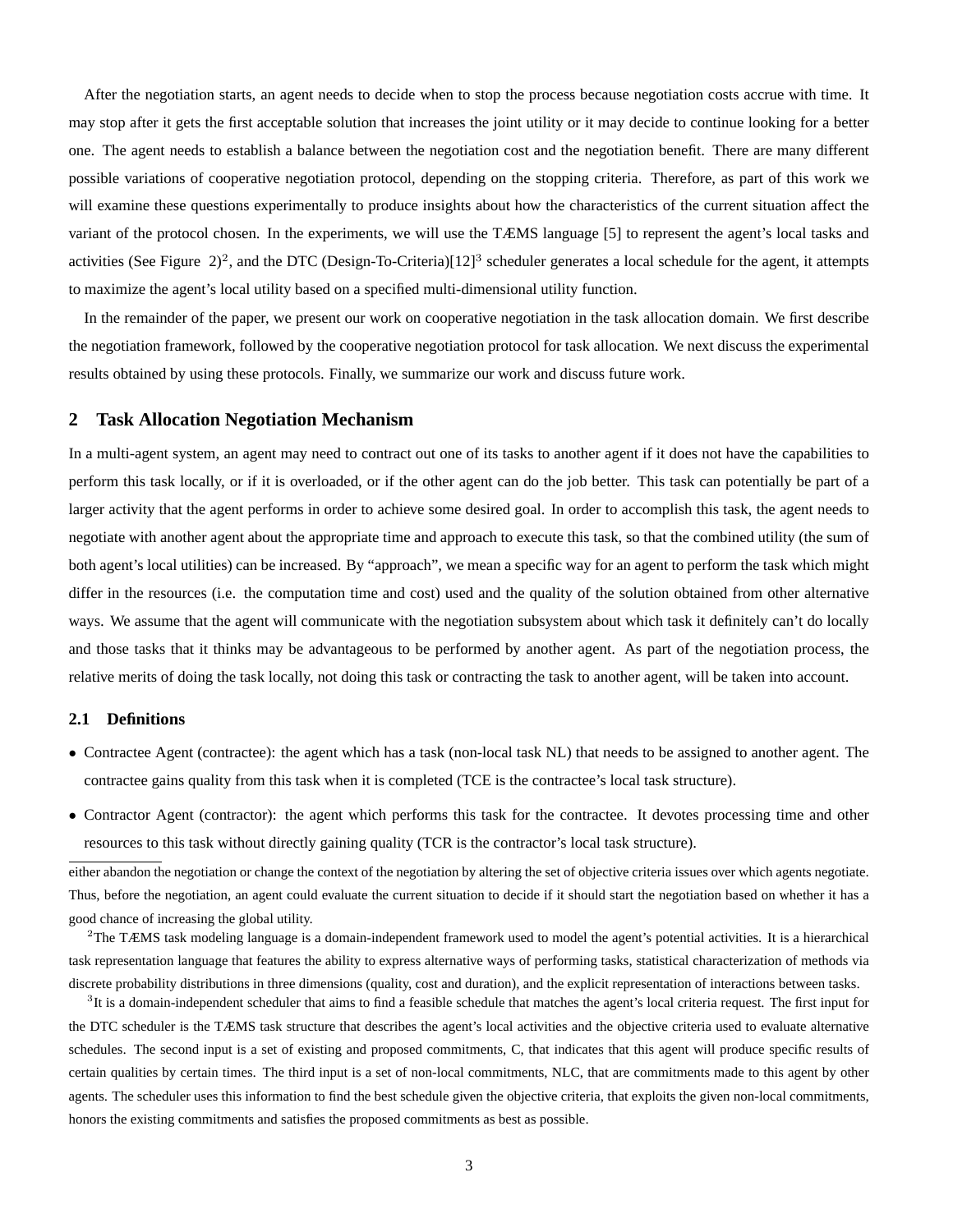- Marginal Utility Gain [NL, C] (MUG): the local utility increment for the contractee by having task NL performed with duration and quality specified by commitment C, which is calculated by the contractee agent.
- Marginal Utility Cost [NL, C] (MUC): the local utility decrement for the contractor by performing task NL with duration and quality specified as in commitment<sup>4</sup>, which is calculated by the contractor agent.

#### **2.2 Mechanism description**

Figure 1 depicts a Finite State Machine (FSM) model that describes the agents' protocol for the task allocation mechanism. The upper part shows the contractee's FSM; the lower part shows the contractor's FSM. The contractee agent starts the negotiation by building a proposal (Action A:*buildProposal*) and sending this proposal (Action B:*sndMsgProposal*) to the contractor agent. After receiving this proposal (*rcvMsgProposal*), the contractor agent evaluates it (Action J:*evalProposal*): if the marginal utility cost is less than the marginal utility gain, it accepts this proposal (Action M:*sndMsgAccept*); otherwise, this proposal is rejected, the contractor agent builds a counter-proposal (Action K:*buildCounterProposal*) and sends it to the contractee agent (Action L:*sndMsgCounter-Proposal*). When the contractee agent gets this counter-proposal (*rcvMsgCounterProtocol*), it evaluates this counter-proposal (Action C:*evalCounterProposal*). If the counter-proposal is acceptable and there already are a sufficient number of solutions (a solution is an acceptable commitment with MUG greater than MUC), the negotiation is terminated and the contractee agent informs the contractor agent which commitment is finally built (Action F:*sndMsgFinish*); otherwise, the contractee agent generates a new proposal based on its previous proposal and the current proposal (Action D:*generateNewProposal*), and starts another round of communication.

This mechanism is actually a distributed search process: both agents are trying to find a solution that maximizes the combined utility (the marginal utility gain minus the marginal utility cost). It is not realistic to guarantee an optimal solution given limited computational resources and incomplete knowledge (one agent does not know the other agents' situation), so the goal is to find an acceptable solution, and try to get a better solution if more time is available. The contractee agent first builds an initial proposal which includes the time that the non-local task should be completed and the quality achieved. The time request is a time range defined by the earliest possible time the non-local task NL can start and latest reasonable time the non-local task can be finished. Since there are sequencing requirements and interrelationships among tasks, there may be some task that must be finished before the non-local task can start, and there may be some other task that can't start before the non-local task is finished. For the non-local task, the earliest possible start time is the earliest possible finish time for those tasks (pretasks) that have to be finished before the non-local task can start, the latest finish time is the latest start time for those tasks (without violating their deadline) that have to be performed after the non-local task is finished. The contractee agent gets maximum marginal utility gain during this time range, and the gain is indifferent to when the non-local task is actually executed during this range. Outside of this range, the marginal utility gain decreases, but it may still be worthwhile to search because the marginal utility cost for the other agent may also decrease. So each subsequent proposal from the contractee is built from its own previous proposal by moving the time request

 $4$ To compute the marginal utility cost in a real time system, not only the actual usage of resource should be considered, but also the opportunity cost may be involved: when the contractor agent makes a commitment to the task NL, it loses the opportunity to perform another incoming task with higher utility, and thus the marginal utility cost may be higher than the immediate utility decrease from performing this task. Similarly when the contractee agent contracts the task NL out, it leaves itself more freedom to accept another higher utility task, hence the marginal utility gain may be higher than the immediate utility increment from the task NL. In this work, the opportunity cost is not addressed in the calculation of marginal utility cost.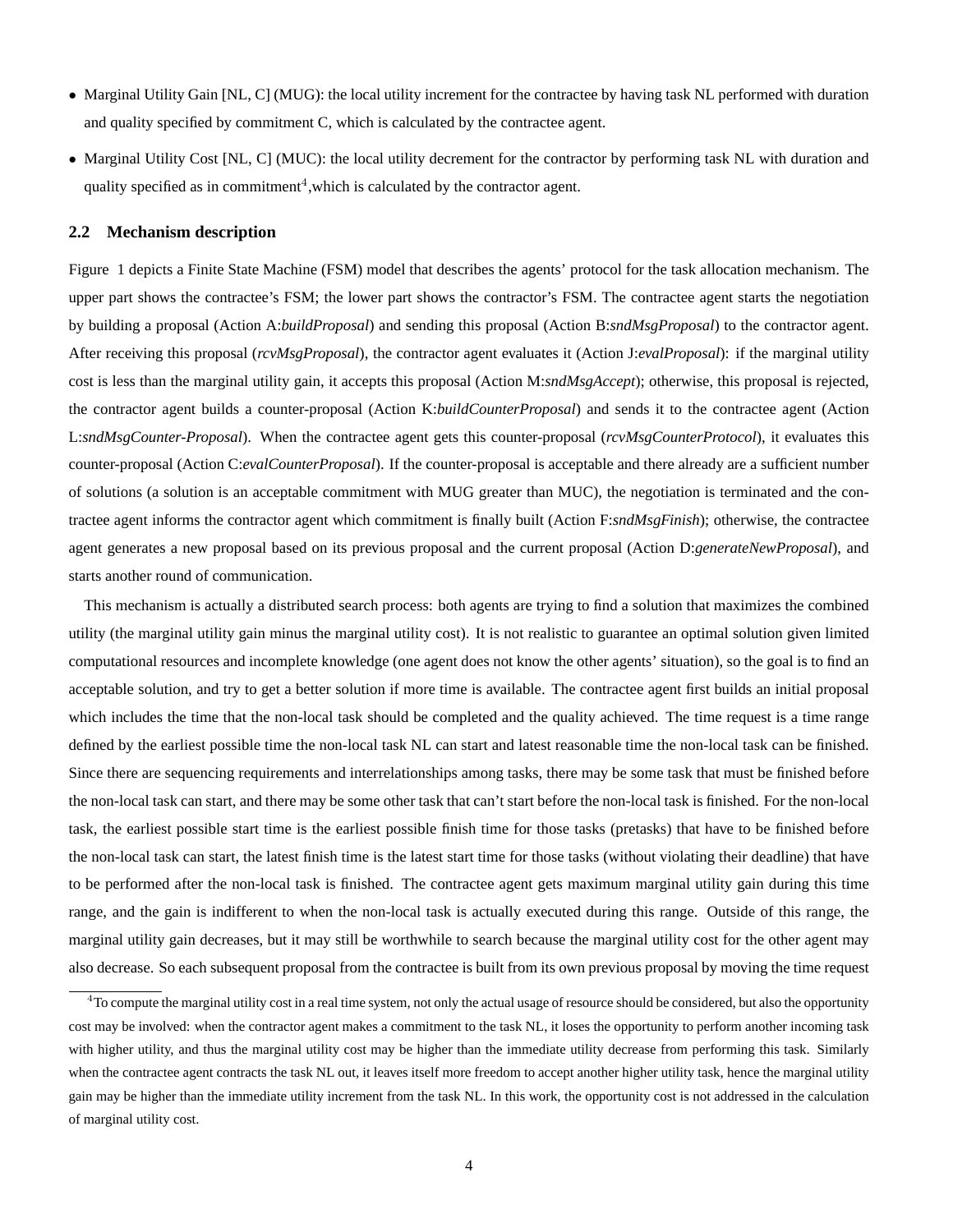

Figure 1: Cooperative task allocation protocol

later. The mechanism also allows for the possibility of varying task NL's quality throughout the range specified by the way that the contractor can accomplish the task. In this way, through additional search on these alternative time ranges, the negotiation process has an anytime character where additional time increases the likelihood of getting a better solution. It is assumed that the environmental situation does not change, such as the arrival of new tasks and the change of current commitments, or the agent does not consider these changes during the negotiation process.

Let us describe the mechanism in greater detail. This protocol uses three functions. One generates an initial proposal by the contractee (**buildProposal**), the second generates a counter-proposal by the contractor (**CounterProposalGeneration**), and the third has the contractee generate a new proposal in response to the counter-proposal (**NewProposalGeneration**). When the contractee obtains its task structure and finds that there is a non-local task NL which needs to be assigned to another agent, it builds a proposal commitment PC based on its local schedule. This commitment specifies the earliest start time, the latest finish time and the quality request for task NL's execution (buildProposal function, see section 2.3). In addition to this information, the marginal utility gain of this commitment is also provided by the contractee. This commitment and associated information are sent to the contractor. The contractor evaluates this commitment in the context of its existing set of potential activities and other commitments as specified in its local task structure by asking a "what-if" question to the scheduler. If this commitment can be satisfied with the marginal utility gain greater than the marginal utility cost, the contractor accepts this commitment; otherwise, the contractor tries to refine this commitment (CounterProposalGeneration function, see section 2.3), and sends a counter-proposal CC to the contractee. When the contractee receives this counter-proposal CC, it evaluates CC by adding it to its local task structure and evaluating the resulting local schedule. If there is a local schedule whose marginal utility gain exceeds the marginal utility cost of the counter-proposal, the counter-proposal is accepted; otherwise, it is rejected. If the counter-proposal is rejected or the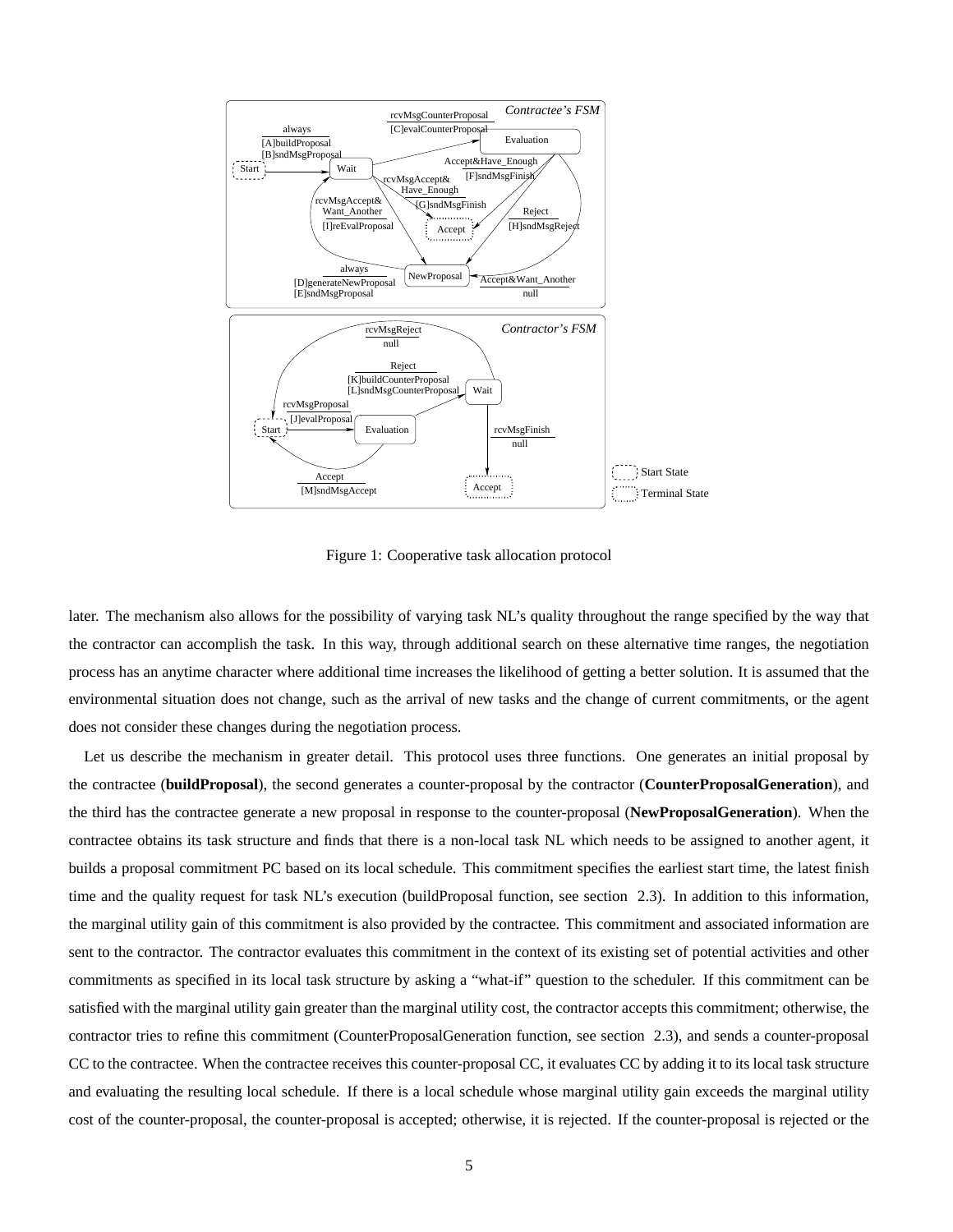contractee wants to find a better commitment, the contractee tries to improve the commitment (NewProposalGeneration function, see section 2.3). The improvement is a two-dimensional search process based on the time and quality requirement suggested in the previous commitment and counter-proposal from the contractor. The new commitment is sent to the contractor and another negotiation cycle starts. As the negotiation progresses, the contractee keeps track of the number of accepted commitments and stores the accepted commitment with the highest global utility. The negotiation process ends when either the number of negotiation cycles exceeds a predefined limit or the contractee has recognized that the desirable number of improvements over the original accepted commitment has been made. If the contractee has found an acceptable commitment by the time when any of these events occurred, the contractee notifies the contractor of the commitment that has been finally agreed upon.

The mechanism described above also can be applied to multiple contractor agents. The contractee agent can start concurrent negotiation processes with each of the contractor agents, and pick the best acceptable commitment generated.

## **2.3 Elaboration of Protocol Functions**



Figure 2: The contractee's task structure

Let us introduce an example that will be used to explain how the following functions work. There is a contractee agent working on task TCE (Figure 2). TCE has two subtasks, Task1 and Task2. Task1 has three subtasks, M1, M2 and M3. Each of them takes 9 units of processing time (d:9), has a cost of 10 (c:10) and generates 10 units of quality (q:10). The "sum" associated with a task means the quality of the task is the sum of all its subtasks. Task2 has two subtasks, M4 and M5. There is an "enables" relationship between M2 and M4, which denotes that M4 can only be started after M2 has been successfully finished. Likewise, another "enables" relationship between M4 and M5 specifies that M5 has to be performed after M4. The deadline constraint associated with M5 indicates it has to be finished by time 50. Subtask M4 is a task that needs to be assigned to another agent (suppose the problem solver makes this decision). Since M4 is not executed by the contractee agent, it does not take local processing time, its duration is set to 0 ("looks like" 0) for the contractee agent.

The **buildProposal** function is used by the contractee agent to build an initial proposal PC. When the contractee finds out that there is a non-local task NL that needs to be assigned to another agent, it first performs a local scheduling process, which assumes the non-local task can be executed by the contractor agent at any time. As a result the contractee gets its local best schedule with the highest local utility achieved. For example, the best local schedule found for task TCE is:  $S2 : M2(0-9)M3(9-$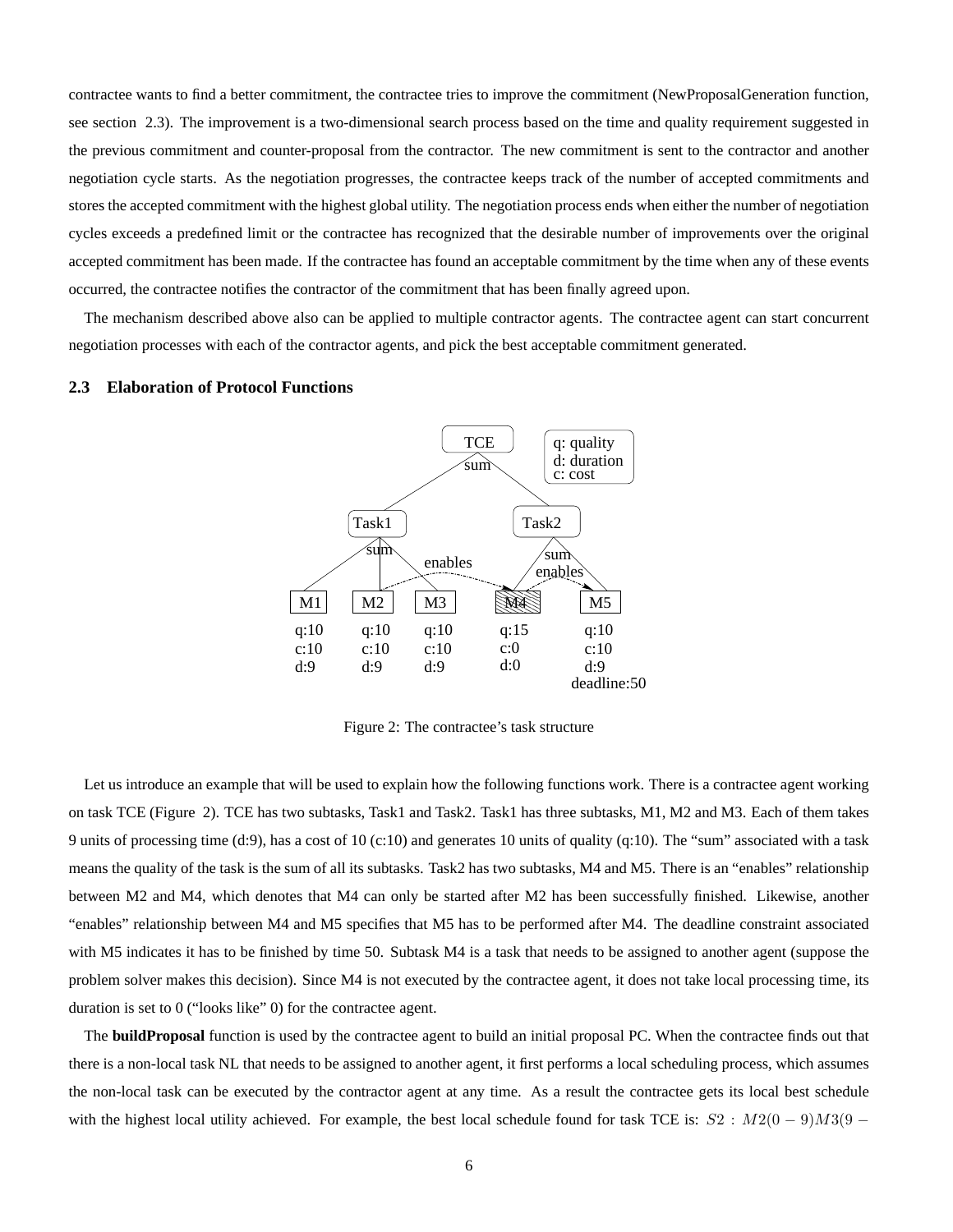$18)M1(18-27)M4[27-27]M5(27-36)$ . It analyzes this schedule and finds the earliest start time and the latest finish time for the non-local task required by the tasks related to this non-local task. The earliest start time and the latest finish time define a range that maximizes the marginal quality gain. The length of this range is dependent on the relationships between the non-local task and other tasks, as well as the time constraints on other tasks. In this example, given the "enables" relationships from M2 to M4, and from M4 to M5, the time range found for M4 is [9, 27]. Besides this time range, this initial proposal also specifies the quality request for NL's execution. The contractee agent doesn't know exactly the specific task qualities that can be achieved and how long it takes or how much it costs to achieve a certain quality. The contractee only knows the range of values that task NL's quality can take, and the estimated duration of task NL. The decision about what quality to choose is important because if the initial quality request is too high, the contractor agent may fail to achieve it given the time range constraint, or even if it is achievable, the marginal utility cost may be higher than the gain; hence the proposal fails. On the other hand, if the quality request is too low, it may miss a better solution at this time. A heuristic is used to assign the initial quality request value: if the time range is much longer than the estimated duration of NL (i.e. the time range is larger than one and a half times of the estimated duration), then the quality request is set to a value higher than the average quality value (i.e. 1.2 times the average quality value); if the time range is very short compared to the estimated duration, then the quality request is set to a value lower than the average quality value; otherwise, the quality request is set as the average quality range. Thus the contractee agent will request a higher quality achievement if it is more flexible on time<sup>5</sup>. For example, compared to the estimated duration 10.5, the proposed time range 18 units ([9, 27]) is very flexible. So the contractee agent requires a higher quality achievement (18) given the knowledge of the estimation average quality achievement is 15.

The **CounterProposalGeneration** function is used by the contractor to generate a counter-proposal in response to an unacceptable proposal. The function works as follows. If there is no previous counter-proposal, the contractor builds the first counter-proposal by removing both the time range and the quality request, and finding the schedule that performs task NL with the minimum marginal utility cost among all schedules returned by the DTC scheduler. This counter-proposal has the minimum marginal utility cost because it only respects the contractor agent's constraints and chooses to do the NL task at its most convenient time and in the most convenient way; hence it is more likely to be an acceptable proposal from the perspective of the contractee agent. If a previous counter-proposal exists, the contractor refines the contractee's current proposal by relaxing the time constraints and lowering the quality request alternatively, and this refining process is repeated until an acceptable (MUC < MUG) counter-proposal is found. The algorithm that used to generate a counter-proposal is shown in Appendix Algorithm A.1.

The **NewProposalGeneration** function is used by the contractee to build a new proposal based on the contractee's previous proposal and the contractor's current proposal. If the previous proposal is acceptable for the contractor, the current proposal is actually the contractee's previous proposal with detailed implementation information (such as start time, finish time and quality achievement). If the previous proposal is not acceptable, the current proposal is a counter-proposal from the contractor. The contractee performs a two-dimensional search in the time-quality space<sup>6</sup>. As described before, the initial proposal is built with

<sup>&</sup>lt;sup>5</sup>Setting the quality request value low does not necessarily result in a speedier search process to find an acceptable solution. A lower value results in the marginal utility cost decrease; however, it also decreases the marginal utility gain. An acceptable solution should have the marginal utility gain greater than the marginal utility cost.

 $6$ This two-dimensional search has a depth-first search character: for a given range on the time dimension, the search explores all possible values on the quality dimension; afterwards the search is moved to another range on the time dimension. This algorithm also could be generalized for search on more than two dimensions. The assumption is that the values of each dimension are independent.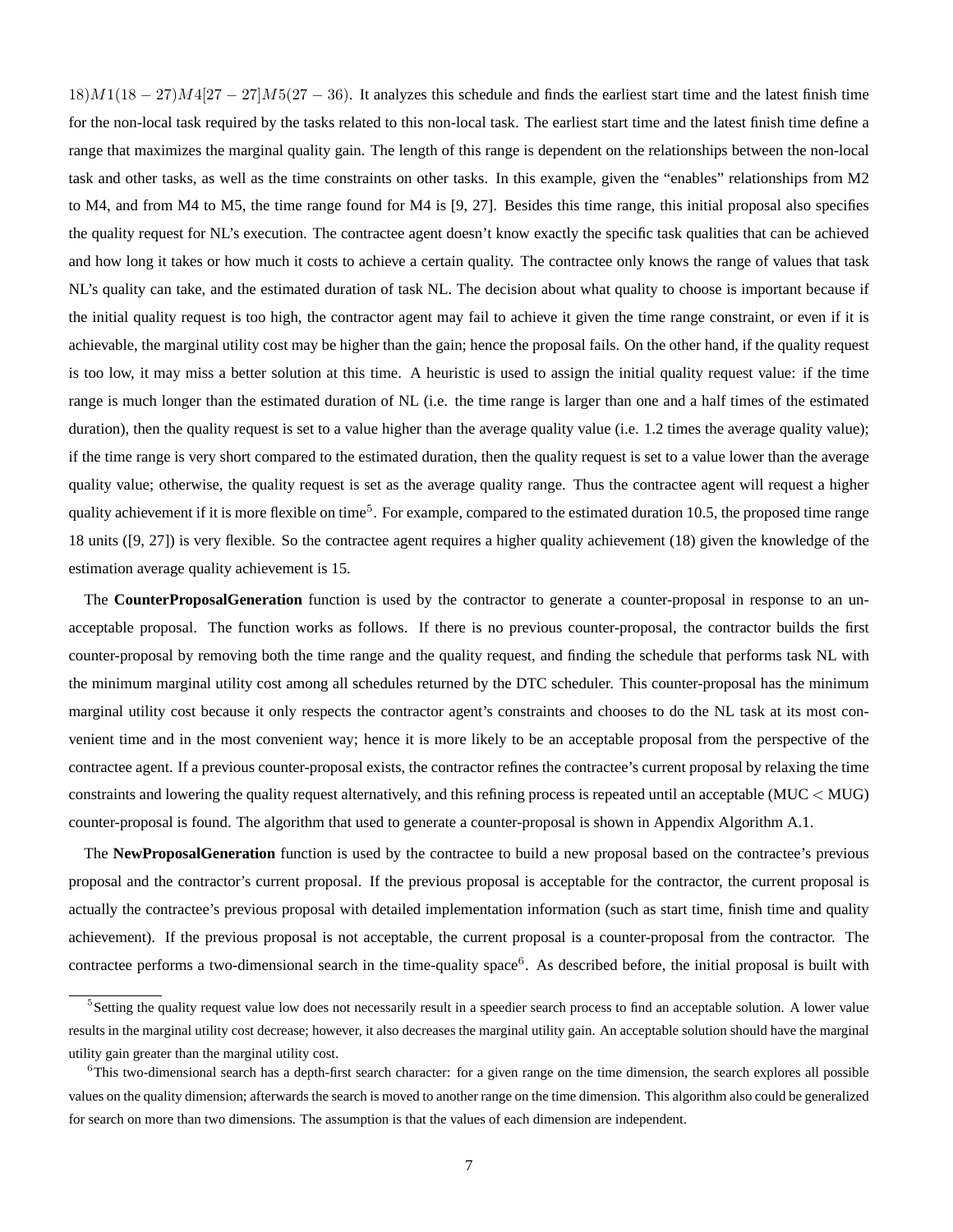a time range that maximizes the marginal utility gain. The next new proposal is to search other time areas trying to find a better proposal by reducing marginal utility cost. The initial time range is defined by the earliest start time and the deadline for the NL task. For the non-local task, the earliest start time is the earliest finish time for those tasks (pretasks) that have to be finished before the non-local task can start. The latest finish time is the latest start time for those tasks (without violating their deadline) that have to be performed after the non-local task is finished. The earliest start time can be moved earlier if those pretasks have alternatives that take less time, or part of those pretasks can be dropped without preventing the execution of the NL task<sup>7</sup>. Otherwise, if neither of these two possibilities exist, the earliest start time can't be moved earlier, hence it is unnecessary to search the time area before the initial time range. In the example of Figure 2, the pretask of M4 is M2, which can not be moved earlier for it is already the first element in the schedule. And also there is no alternative way to finish M2 with less time, so the earliest start time for M4 (9) can not be moved earlier. The latest finish time can be moved later, which can result in additional costs being incurred due to the violation of some later tasks' deadlines (hard or soft deadline), which decreases the marginal utility gain. For example, the latest finish time of M4 can be moved later, which causes task M5 to start later and then the whole task TCE to finish later. As long as the deadline is not violated, the task can still produce a valid result. In this work we assume the earliest start time can't be moved earlier and we only search the time area after the initial time range, but the algorithm could easily be adapted to search in both directions. When the initial proposal is built the contractee agent has no idea how long it takes the contractor agent to perform the NL task and how much quality it can achieve. The contractor's current proposal provides this information and it can be used to build a new proposal. How the new proposal is constructed is described as the following.

- If the current quality achievement (qa) is less than the average quality value and the previous proposal is not the initial proposal, the new proposal requests a higher quality and moves the deadline later to make a high-quality performance more likely. The example is shown in Step 10 in Section 3.2.
- If the current quality achievement (qa) is higher than the average quality value and the previous proposal is the initial proposal (remember the initial proposal does not necessarily start with the lowest quality request), the new proposal requests a lower quality with the initial time range to see if a better solution exists with the reduced marginal quality cost. The example is shown in Step 4 in Section 3.2.
- Otherwise, the new proposal moves to a later time range by a step size of 5 (in this example, we choose the step size as 5, which is about a half of the estimated duration of the non-local task, actually the step size can be adjusted)<sup>8</sup>, and requests a lower quality trying to reduce the marginal utility cost. The example is shown in Step 7 in Section 3.2.

 ${}^8$ The step size affects the performance of the algorithm in the following way: when the step size is large, it may take less time to find a good solution, but it is also possible to miss some good solutions (for example, when step size is 10, the first range searched is [0, 15], the second range searched should be [10, 25], then the solution that starts at 5 and finishes at 15 will not be found); when the step size is small, it may take longer to find a good solution, but the possibility of missing good solutions is reduced. When the step size is 1, a complete search (in time dimension) is performed.

 $7$ The reason that some of those pretasks can be dropped without preventing the execution of the NL task is the existence of a "soft relationship". There are two types of relationships: "hard relationship" such as "enables" - task A enables task B means that task B can not generate valid result without the successful execution of task  $A$ ; "soft relationship", such as "facilitates" - task  $A$  enables task  $B$  means that the successful execution of task A facilitates the execution of task B in terms of reducing the processing time, cost or increase the quality of task B, if task A is executed before task "B". In this case, task A can be counted as a precondition of task B in the initial computing process of EST for task B. However, task  $A$  also can be dropped later in order to leave more room for the negotiation on task "B". The example in this paper does not show the situation of "soft relationship", however, the algorithms described here can be easily modified to handle this situation.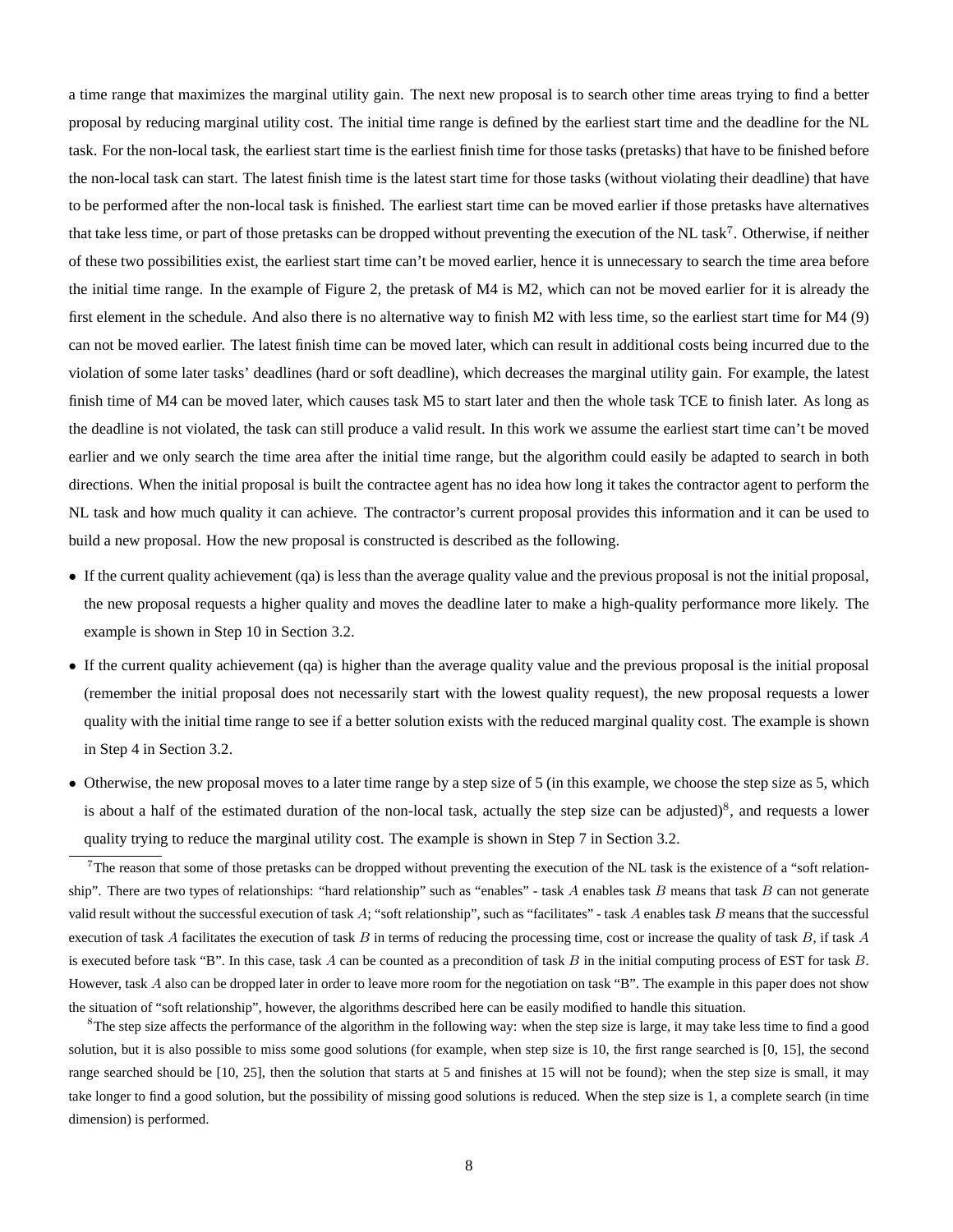This new proposal is evaluated and if the gain is larger than the estimated cost (it is a good proposal), it is sent to the contractor; otherwise, the proposal is modified to make it closer to the initial proposal so that the gain could be higher. This process is repeated until a good new proposal is found. The above procedure is applied when the previous proposal is acceptable and the current proposal is actually the contractee's previous proposal with the detailed implementation information. When the previous proposal is not acceptable, the current proposal is a counter-proposal from the contractor. As stated previously, the first counterproposal is built by throwing away all constraints from the contractee and finding the most convenient way to perform the non-local task. In this situation, the contractee agent analyzes why the previous proposal failed; if it failed because the initial time range was too short, it enlarges the range by moving the deadline later and requests a lower quality to see if there is a solution near the initial proposal. Otherwise it adjusts the initial range to be a little bit longer than the current execution time and requests a quality higher than the average quality. The second counter-proposal and those counter-proposals that follow it are built by relaxing the previous proposal's request and finding a solution as close to the previous proposal as possible. In this situation, the next proposal is built based on the current proposal, by either requesting a higher quality with a later finish time or moving to the next time range by a step size, depending on how much quality is achieved now. The algorithm that used to generate a new proposal is shown in Appendix Algorithm A.2.

#### **2.4 Another Approach - Binary Search**

In the previous section we described our algorithm which searches the time dimension range by range, and in each time range, different quality requirements are explored. This algorithm is an approximation of the complete search process; it has a larger search step and uses heuristics to control the search process. Earlier, we tried a binary search algorithm [13] whose short description follows. The contractee builds an initial proposal as described above: this initial proposal requests that the non-local task be performed at the most convenient time for the contractee. If the contractor could not accept this proposal, it builds the first counter-proposal using the same procedure as the one described above. Each next proposal from the contractee is a compromise between its own previous proposal and the contractor's counter-proposal, while each next counter-proposal from the contractor is a compromise between the contractee's proposal and the contractor's own previous counter-proposal. Figure 3 and Figure 4 show how the contractee generates the new proposal based on its previous proposal and the counter-proposal. The contractee agent also behaves differently depending on whether it is trying to improve an existing acceptable commitment or generating a new proposal in response to a rejection. If there is already an acceptable solution, it tries to find a new solution either with a higher MUG or lower MUC, which will hopefully increase the combined utility. It there is no acceptable solution, it tries to find a solution by relaxing previous request constraints (in quality and/or in time).

If there is an existing acceptable commitment, the contractee takes the following actions:

- *The contractor can not do task NL as early as the contractee requested*. The contractee now asks for a finishing time that is the average of those of the counter proposal and the previous proposal. It also decreases the requested quality at a certain rate (by multiplying it by a value "a" between 0 and 1) thus trying to meet the contractor halfway and with a reduced quality (Figure 3, case 1).
- *The contractor can do task NL as the contractee requested.* The contractee asks for a finishing time that is the average of those of the counter proposal and previous proposal and requests the quality that the contractor offered, trying to see if this new pair reduces the contractor's cost and thus increases the combined utility (Figure 3, case 2).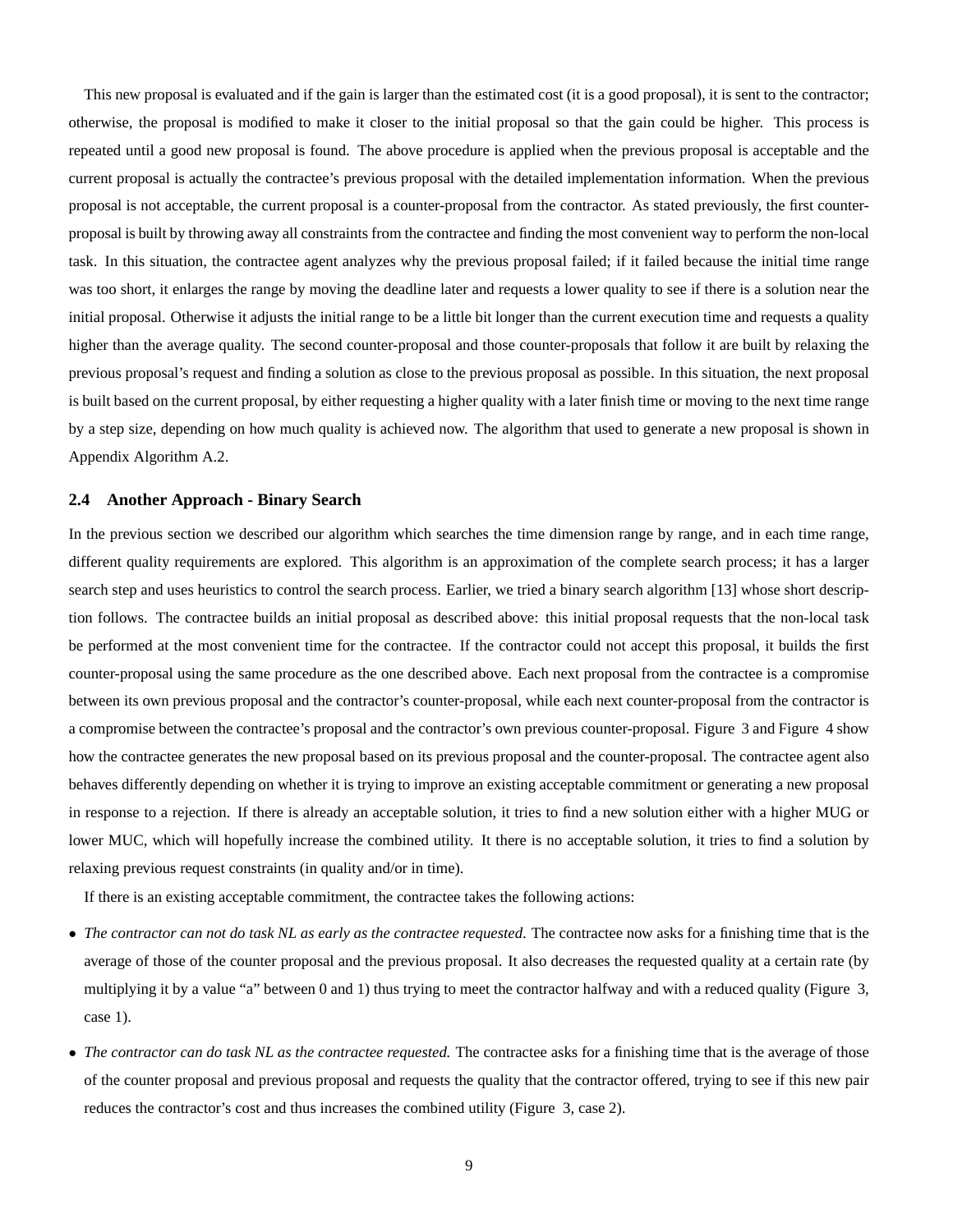

Figure 3: New proposal generation (with acceptable solution)



Figure 4: New proposal generation (no acceptable solution)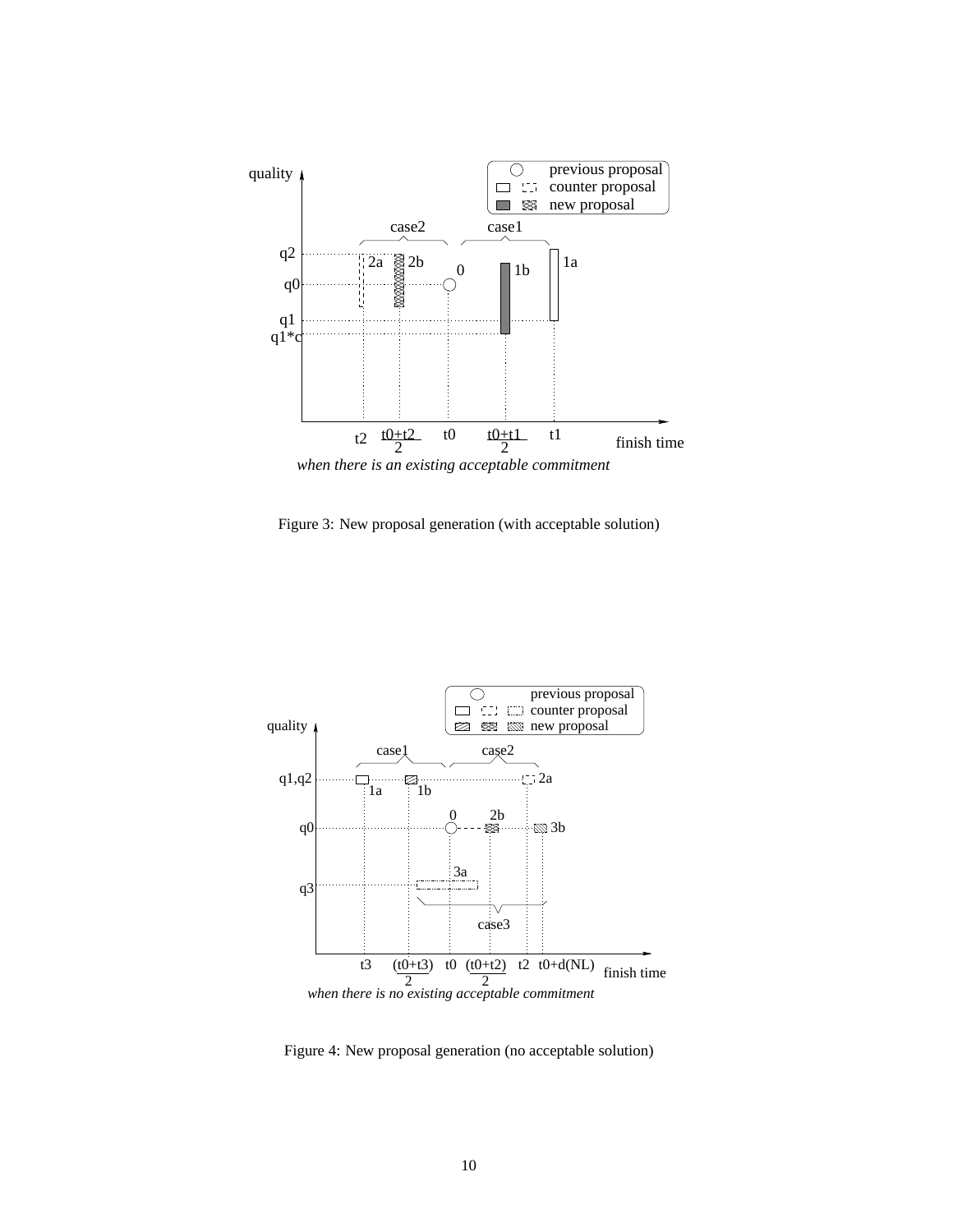If there is no existing acceptable commitment yet, the contractee takes the following actions:

- *The contractor can not do task NL as early as the contractee requested, but it can do it later with a higher quality.* The contractee now asks for a finishing time that is the average of those of the counter proposal and previous proposal, and it keeps the requested quality the same, thus trying to meet the contractor halfway (Figure 4, case 2).
- *The contractor can not do task NL as early as the contractee requested and the quality requested is not possible.* The contractee asks for a finishing time that is the sum of that of the previous proposal and the duration estimate of task NL, and it keeps the requested quality the same, thus trying to do the task later (Figure 4, case 3).
- *The contractor can do task NL at the requested time or earlier and even with a higher quality than requested.* The contractee asks for a finishing time that is the average of those of the counter proposal and the previous proposal and requests the quality that the contractor offered, thus trying to see if this new pair reduces the contractor's cost (Figure 4, case 1).
- *The contractor can do task NL at the requested time or earlier but the quality requested is not possible.* The contractee asks for a finishing time that is the sum of that of the previous proposal and the duration estimate of task NL, and it keeps the requested quality the same, thus trying to do the task later (Figure 4, case 3).

This binary search algorithm does not work as well as the range-by-range search because it usually leads to finding fewer acceptable solutions and the quality of those solutions is lower. The following factors contribute to its lower performance:

- 1. The finish time of the first counter-proposal may not be the actual latest reasonable finish time for the non-local task. The non-local task could be finished later with a higher quality that may provide a higher combined utility. Since the binary search range is restricted by the finish time of the first counter-proposal, any solution later than that will not be found.
- 2. The negotiation is about multiple issues, such as the earliest start time, deadline, and quality requirement; hence, the midpoint of the two proposals is difficult to guess based on these three issues. In the implementation, we focus on the deadline (and the finish time) while the earliest start time is adjusted according to the deadline.
- 3. The domain knowledge used to guide the search is incomplete. For example, the duration between the earliest start time and the deadline in the first proposal may be less than the minimum duration of the non-local task's execution by the contractor which causes the failure of the first proposal. When the counter-proposal comes, the minimum duration is available at this time, but it is not used in the rest of the search process.
- 4. The search process is less structured leading to certain types of solutions often being missed, since both agents are likely to search only in the vicinity of their most favorite proposals.

Based on the above reasons, we developed the range-by-range search which improves negotiation performance.

# **3 Negotiation Protocols and Example**

# **3.1 Five Protocols**

The negotiation mechanism described in the previous sections serves as a basis for a family of protocol variations differing in the criteria for the negotiation process termination. We examine the following five protocols in this research:

• SingleStep: The contractee sends a proposal commitment (PC) to the contractor, the contractor accepts PC if MUG(PC)  $>$ MUC(PC); otherwise it rejects PC, and the negotiation is terminated in failure.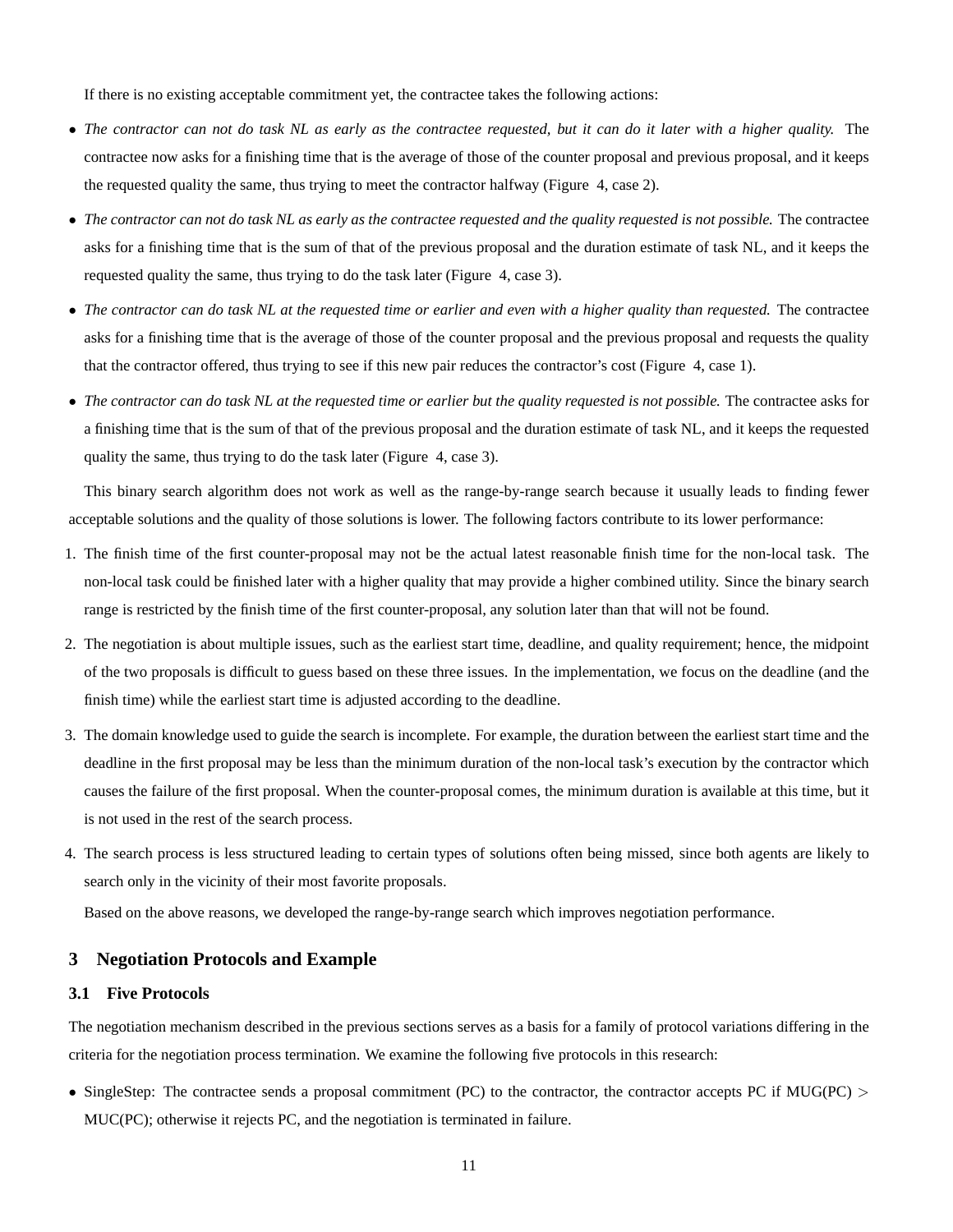- MultiStep-Multiple(n)-Try: The contractee and the contractor perform the negotiation series "proposal, counter-proposal, new proposal, ... " - until 'n' acceptable solutions with increasing utility gains are found or certain iteration limits are reached (i.e. after 10 proposals has been made). We explore three different values for 'n' in our experiments which are described next.
	- **–** MultiStep-One-Try: MultiStep-Multiple(n)-Try, n=1;
	- **–** MultiStep-Two-Try: MultiStep-Multiple(n)-Try, n=2;
	- **–** MultiStep-Three-Try: MultiStep-Multiple(n)-Try, n=3;
- MultiStep-Limited-Effort: The contractee and the contractor perform the negotiation series "proposal, counter-proposal, new proposal, ..." - until certain iteration limits are reached. This protocol explores more possibilities than the above mentioned four protocols when the iteration limit is set to a relatively large number.

Although these protocols differ in the amount of search they do prior to termination, none of them performs a complete search. One reason for that is that generating an optimal local agent schedule for each "what-if" question of the negotiation process is an NP-Hard problem; our scheduler uses heuristics to prune part of the search space and thus not all possible options are expanded. The other reason is that the distributed search space for the possible solutions is also very large and a complete search is too expensive. For example, suppose the earliest start time for the contracted task is 10, the deadline is 30, and the contractor agent has three different approaches to accomplish this task. There would then be a total of  $20*3 = 60$  possible solutions (starting from time 10, 11, ..., 29 by approach#1, approach#2 or approach#3). And for each possible solution, the agent needs to evaluate it in the context of its other local activities. Thus expending computational effort necessary for a complete search is not feasible. Hence, a range-by-range search (with step size of 5) is performed as an approximation of the complete search.

To examine how different protocols work in different situations and to find out the major factors that affect the outcome of negotiation, we have built two agents: the contractee and the contractor. The utility the agent gains by performing task T using schedule S is a multiple attribute utility function, which is a weighted function of the quality achieved, and the cost and duration expended when performing task T.

$$
utility(S) = quality\_gain(S)*quality\_weight +
$$

$$
cost\_gain(S)*cost\_weight +
$$

$$
duration\_gain(S)*duration\_weight
$$

$$
quality\_gain(S) = \frac{quality(S)}{quality\_threshold}
$$

$$
cost\_gain(S) = \frac{cost\_limit - cost(S)}{cost\_limit}
$$

$$
duration\_gain(S) = \frac{duration\_limit - duration(S)}{duration\_limit}
$$

*quality(S), cost(S)* and *duration(S)* are the quality achieved, cost spent and time spent by schedule S. *quality threshold*, *cost limit*, *duration limit*, *quality weight*, *cost weight* and *duration weight* are defined in the agent's criteria function. The first three values specify the quality the agent wants to achieve from this task, the cost and the time it wants to expend on this task; the other three values specify the relative importance of the quality, cost and duration attributes[12].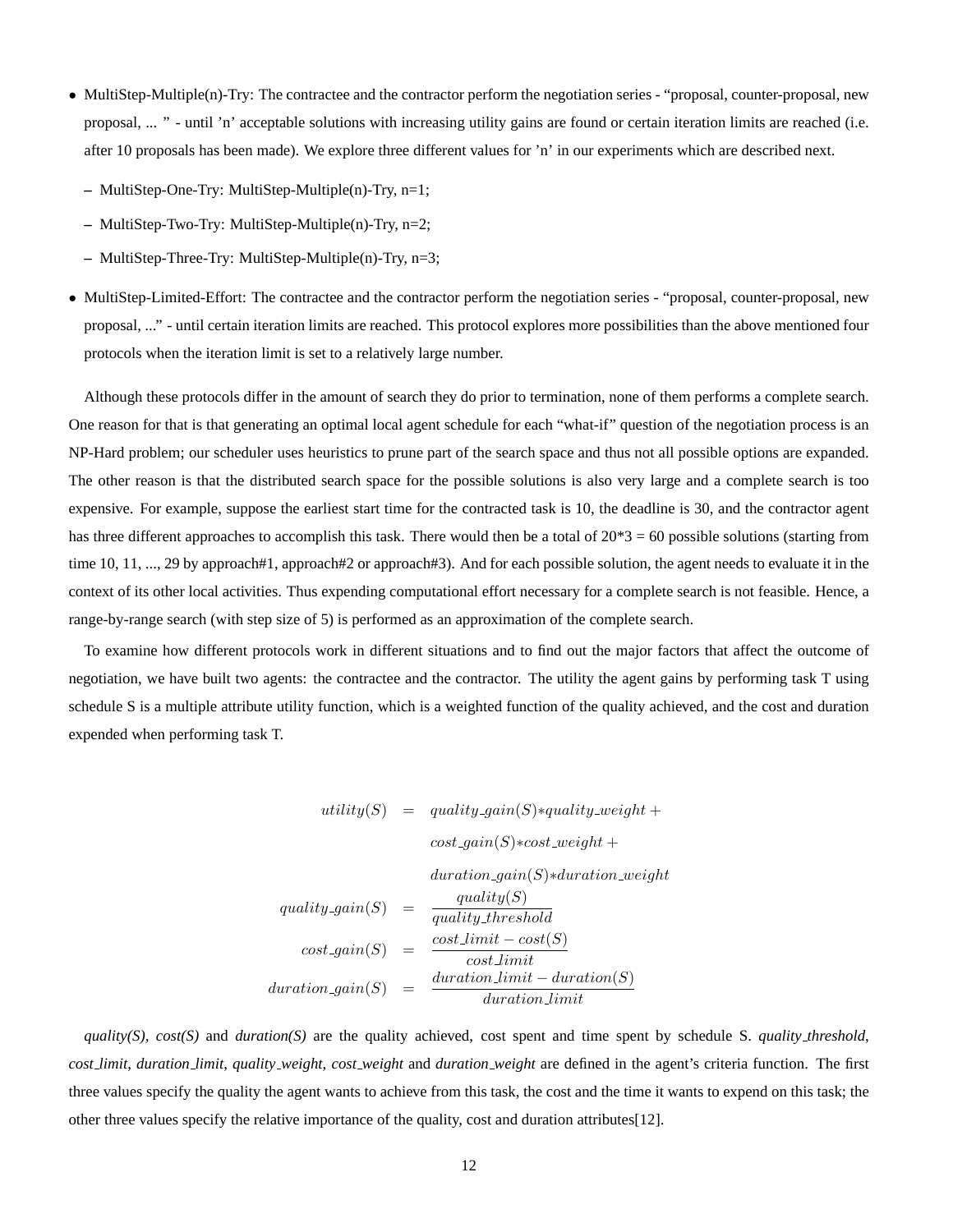# **3.2 Example**

In this section, we use an example to explain how the negotiation mechanism works. Consider the situation where the contractee is working on task TCE (Figure 2). Task TCE has been explained in Section 2.3. The contractor is an agent that could potentially perform task M4. (There could be more than one agent with the potential of performing task M4. For clarity we only show one). Similarly, Figure 5 shows the contractor's local task TCR (the left part of the figure).Table 1 Summarizes the following example.

In this example, the contractee has the following criteria definition: quality threshold = 50, cost limit = 50, duration limit  $= 55$ , quality weight  $= 0.7$ , cost weight  $= 0.15$  and duration weight  $= 0.15$ . The contractor has a slightly different set of criteria: quality threshold= 50, cost limit = 50, duration limit = 55, quality weight = 0.7, cost weight = 0.2 and *duration\_weight* =  $0.1$ .

Table 1: Negotiation example (CP: Current Proposal; FT: Finish Time; QR: Quality Requested; QA: Quality Achieved; CUI: Combined Utility Increase.)

| Step           | Agent      | Action                | CP              | <b>FT</b> | QR    | QA   | <b>MUG</b> | <b>MUC</b> | <b>CUI</b> |
|----------------|------------|-----------------------|-----------------|-----------|-------|------|------------|------------|------------|
| 1              | contractee | Build-Proposal        | PC <sub>0</sub> | 27        | 18    |      | 0.295      |            |            |
| $\overline{c}$ | contractor | Evaluate-Proposal     | PC <sub>0</sub> | 24        | 18    | 19.5 |            | 0.189      |            |
| 3              | contractee | Re-Evaluate-Proposal  | PC <sub>0</sub> | 24        | 18    | 19.5 | 0.358      | 0.189      | 0.169      |
| $\overline{4}$ | contractee | Generate-New-Proposal | PC <sub>1</sub> | 27        | 13.5  |      | 0.274      |            |            |
| 5              | contractor | Evaluate-Proposal     | PC <sub>1</sub> | 19        | 13.5  | 15   |            | 0.163      |            |
| 6              | contractee | Re-Evaluate-Proposal  | PC <sub>1</sub> | 19        | 13.5  | 15   | 0.295      | 0.163      | 0.132      |
| 7              | contractee | Generate-New-Proposal | PC <sub>2</sub> | 27        | 9.0   |      | 0.211      |            |            |
| 8              | contractor | Evaluate-Proposal     | PC <sub>2</sub> | 24        | 9.0   | 10.5 |            | 0.053      |            |
| 9              | contractee | Re-Evaluate-Proposal  | PC <sub>2</sub> | 24        | 9.0   | 10.5 | 0.232      | 0.053      | 0.179      |
| 10             | contractee | Generate-New-Proposal | PC <sub>3</sub> | 31        | 11.55 |      | 0.236      |            |            |
| 11             | contractor | Evaluate-Proposal     | PC <sub>3</sub> | 28        | 11.55 | 15   |            | 0.079      |            |
| 12             | contractee | Re-Evaluate-Proposal  | PC <sub>3</sub> | 28        | 11.55 | 15   | 0.293      | 0.079      | 0.214      |

**Step 1: Build-Proposal (Action A in Figure 1)** The contractee schedules local task structure TCE assuming M4 is not to be done and gets the following schedule S1:

 $S1$ :  $M2(0-9)M3(9-18)M1(18-27)$ 

 $Quality(S1) = 30; Cost(S1) = 30; Durantion(S1) = 27; Utility(S1) = 0.556$ 

It schedules TCE assuming that another agent could perform M4 and gets schedule S2:

 $S2$ :  $M2(0-9)M3(9-18)M1(18-27)M4[27-27]M5(27-36)$ 

(with M4's result available at time 27)

 $Quality(S2) = 55; Cost(S2) = 40; duration(S2) = 36; Utility(S2) = 0.8518$ 

It builds the commitment PC0 based on S2: since M2 enables M4, the earliest start time is 9; the deadline is 27 because it has to be finished before M5's scheduled start time 27; the given time range 18 is very flexible compared to the estimated duration(10.5)<sup>9</sup>, so the quality request is set to a higher value(18.0) rather than the average value(15.0) of the estimation quality

<sup>&</sup>lt;sup>9</sup>The estimated duration is told by the contractee agent.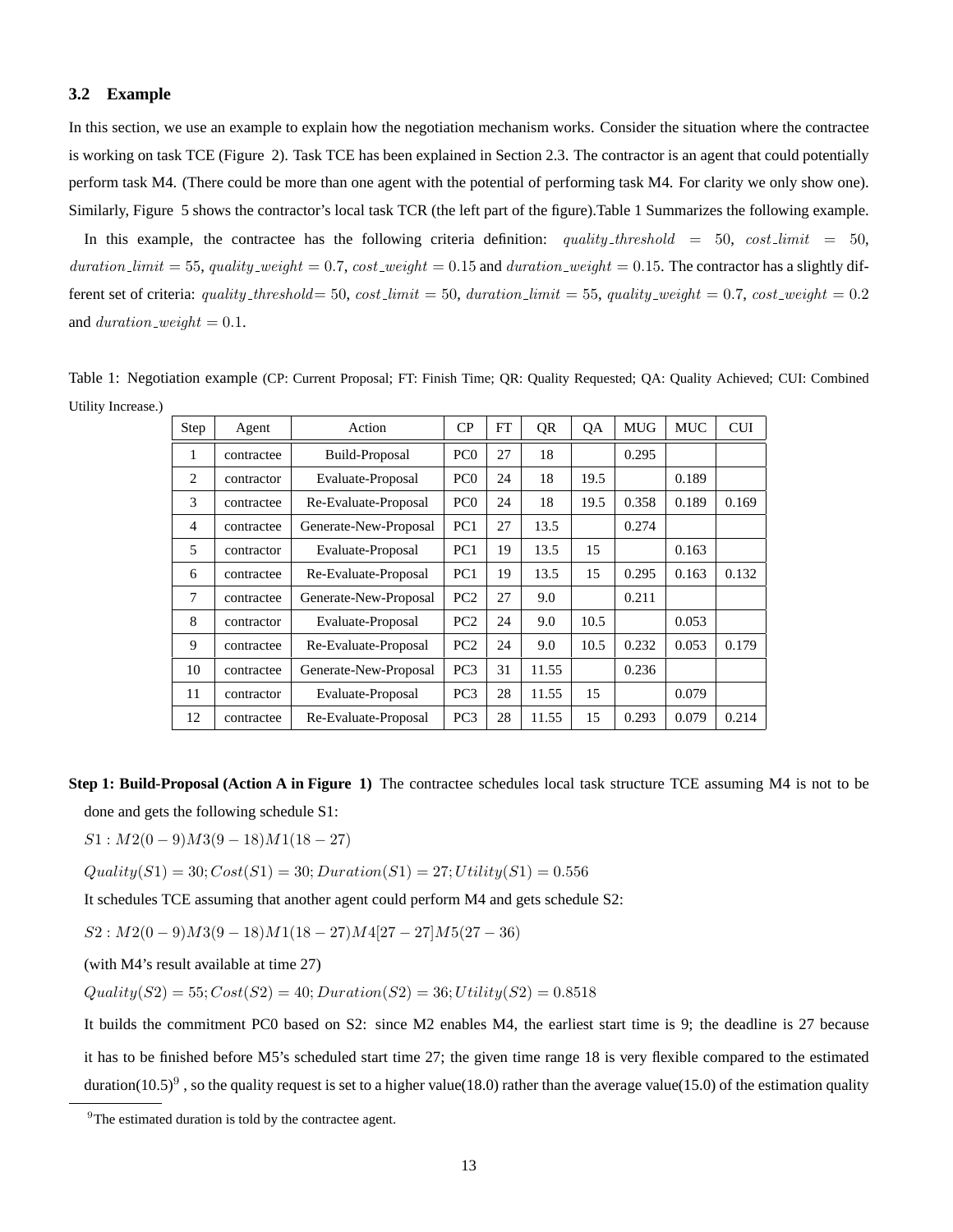achievement.

PC0: [M4, earliest start time: 9, latest finish time: 27, quality request: 18]

$$
MUG(M4) = Utility(S2) - Utility(S1) = 0.8518 - 0.556 = 0.295
$$



Figure 5: The contractor's task structure

**Step 2: Evaluate-Proposal (Action J in Figure 1)** The contractor receives this commitment, adds M4 to its local task structure TCR and gets a new task structure new TCR (Figure 5). The contractor instantiates M4 and finds three different plans to perform M4: M41, M42 and M43. Each plan has different quality, cost and duration characteristics. These three choices are represented as three subtasks of M4 with "exactly one" quality accumulation function (qaf) in the TÆMS structure.

The contractor schedules new TCR with PC0:[M4, earliest\_start\_time: 9, latest\_finish\_time: 27, quality\_request: 18], and finds the following schedule S3:

 $S3 : B2(0-9)M41[9-24]B1(24-33)B4(33-42)$ 

 $Quality^{10}(S3) = 30; Cost(S3) = 49.5; duration(S3) = 42; Utility(S3) = 0.446$ 

Compared to the schedule S4 without performing Task M4:

 $S4 : B1(0-9)B2(9-18)B3(18-27)B4(27-36)$ 

 $Quality(S4) = 40; Cost(S4) = 40; Duration(S4) = 36; Utility(S4) = 0.635$ 

the marginal utility cost is Utility( $S_4$ ) - Utility( $S_3$ ) = 0.189. Then it sends the following information back to the contractee agent:

PC0 [M4, start time: 9, finish time: 24, quality achieved: 19.5, quality request: 18]

$$
MUC(PC0) = Utility(S4) - Utility(S3) = 0.189.
$$

**Step 3: Re-Evaluate-Proposal (Action I in Figure 1)** The contractee receives the slightly altered PC0 and re-evaluates it since it has a higher quality and an earlier finish time than the original PC0:

 $10$ Notice the quality of schedule S3 does not include the quality achieved by M41 since it does not contribute to the contractor's local utility; however, when DTC scheduler works on the task structure "new\_TCE", it does count the quality of task M4. The purpose of the calculation without the quality of M41 is to get the marginal utility cost.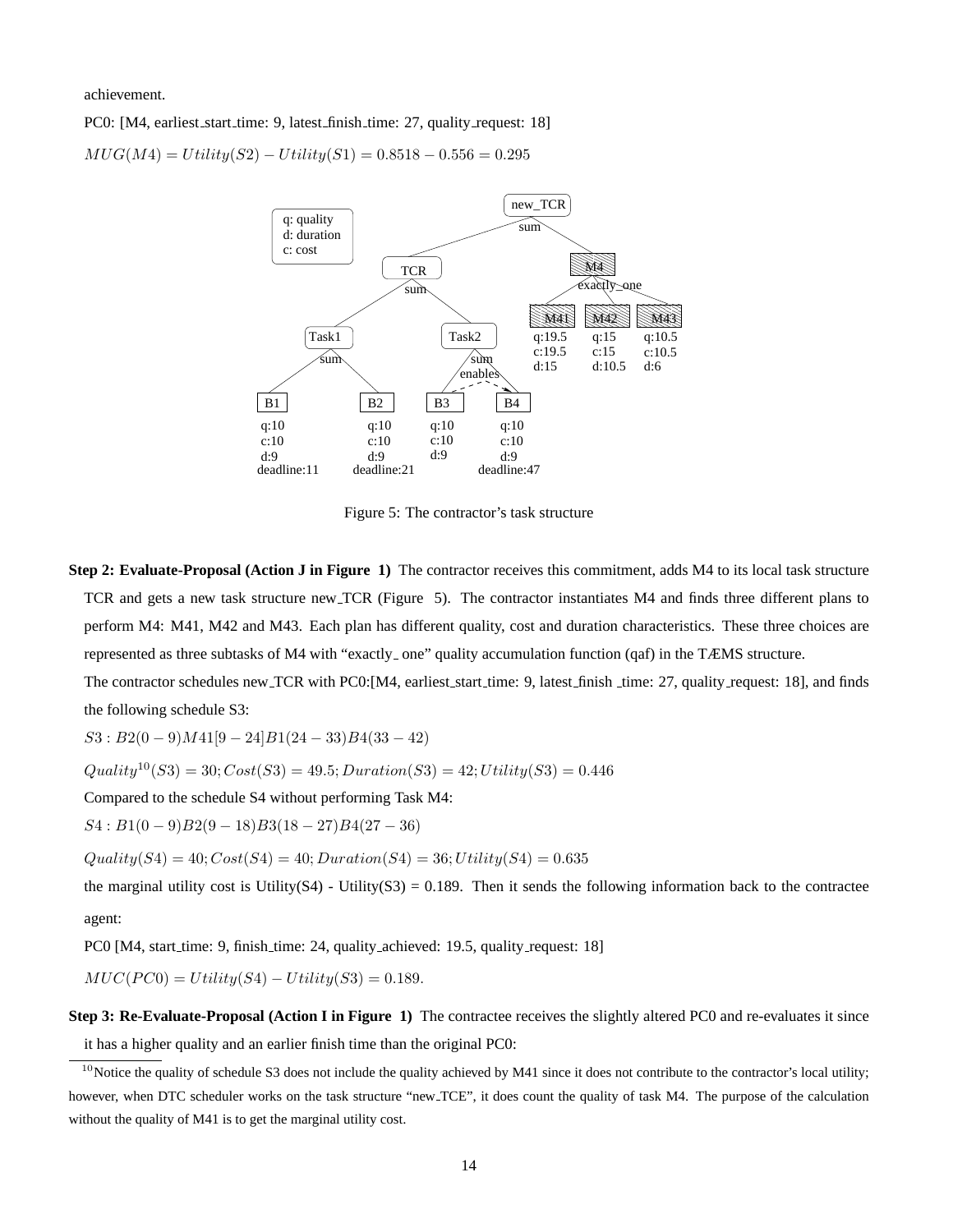PC0 [M4, start time: 9, finish time: 24, quality achieved: 19.5, quality request: 18]

 $MUG(PCO) = 0.358 > MUC(PCO) = 0.189$ 

This is an acceptable commitment. In either a SingleStep protocol or a MultiStep-One-Try protocol, the contractee stops here and accepts PC0 with the combined utility gain of 0.169. In a MultiStep-Two-Try or a MultiStep-Three-Try protocol, the contractee continues negotiation and tries to find a better commitment.

**Step 4: Generate-New-Proposal (Action D in Figure 1)** If the contractee decides to find another solution, it attempts to improve the proposal based on its previous proposal and the current proposal from the contractor. It constructs a new proposal by decreasing the quality request, based on Algorithm A.2 in the Appendix:

PC1 [M4, earliest start time: 9, latest finish time: 27, quality request: 13.5]

The contractee agent evaluates this new proposal and finds schedule S5 with this commitment.

 $S5$ :  $M2(0-9)M3(9-18)M1(18-27)M4[27-27]M5(27-36)$ 

(with M4's result available at 27 and achieved quality of 13.5)

 $Utility(S5) = 0.83, MUG(PC1) = U(S5) - U(S1) = 0.274$ 

PC1 is sent to the contractor.

**Step 5: Evaluate-Proposal (Action J in Figure 1)** The contractor finds schedule S6 that satisfies the commitment PC1.

 $S6 : B2(0-9)M42[9-19]B3(19-28)B4(28-37)$ 

 $Quality(S6) = 30; Cost(S6) = 45; duration(S6) = 37; Utility(S6) = 0.472,$ 

 $MUC(PC1) = Utility(S3) - Utility(S6) = 0.635 - 0.472 = 0.163$ 

Since the marginal gain is greater than the cost, PC1 is acceptable.

**Step 6: Re-Evaluate-Proposal (Action I in Figure 1)** The contractee receives and re-evaluates the revised PC1 which has a higher quality (15) and an earlier finish time:

PC1 [M4, start time: 9, finish time: 19, quality achieved: 15, quality request: 13.5]

 $S5$ :  $M2(0-9)M3(9-18)M1(18-27)M4[27-27]M5(27-36)$ 

(with M4's result available at 19 and achieved quality of 15)

 $Utility(S5) = 0.851$ 

 $MUG(PC1) = 0.295 > MUC(PC1) = 0.163$ 

This is also an acceptable commitment. However this commitment with the combined utility gain of 0.132 is worse than the first solution. Thus in a MultiStep-Two-Try protocol or a MultiStep-Three-Try protocol, the contractee continues negotiation and tries to find a better commitment.

**Step 7: Generate-New-Proposal (Action D in Figure 1)** It rebuilds a new proposal by moving the earliest start time later, from old start time of 9 to 14 by adding 5 (the step size is 5), as specified in Algorithm A.2:

PC2 [M4, earliest\_start\_time:14, latest\_finish\_time: 27, quality\_request: 9.0]

The contractee agent evaluates this new proposal and finds schedule S7 with this commitment.

 $S7: M2(0-9)M3(9-18)M1(18-27)M4[27-27]M5(27-36)$ 

(with M4's result available at 27 and achieved quality of 9.0)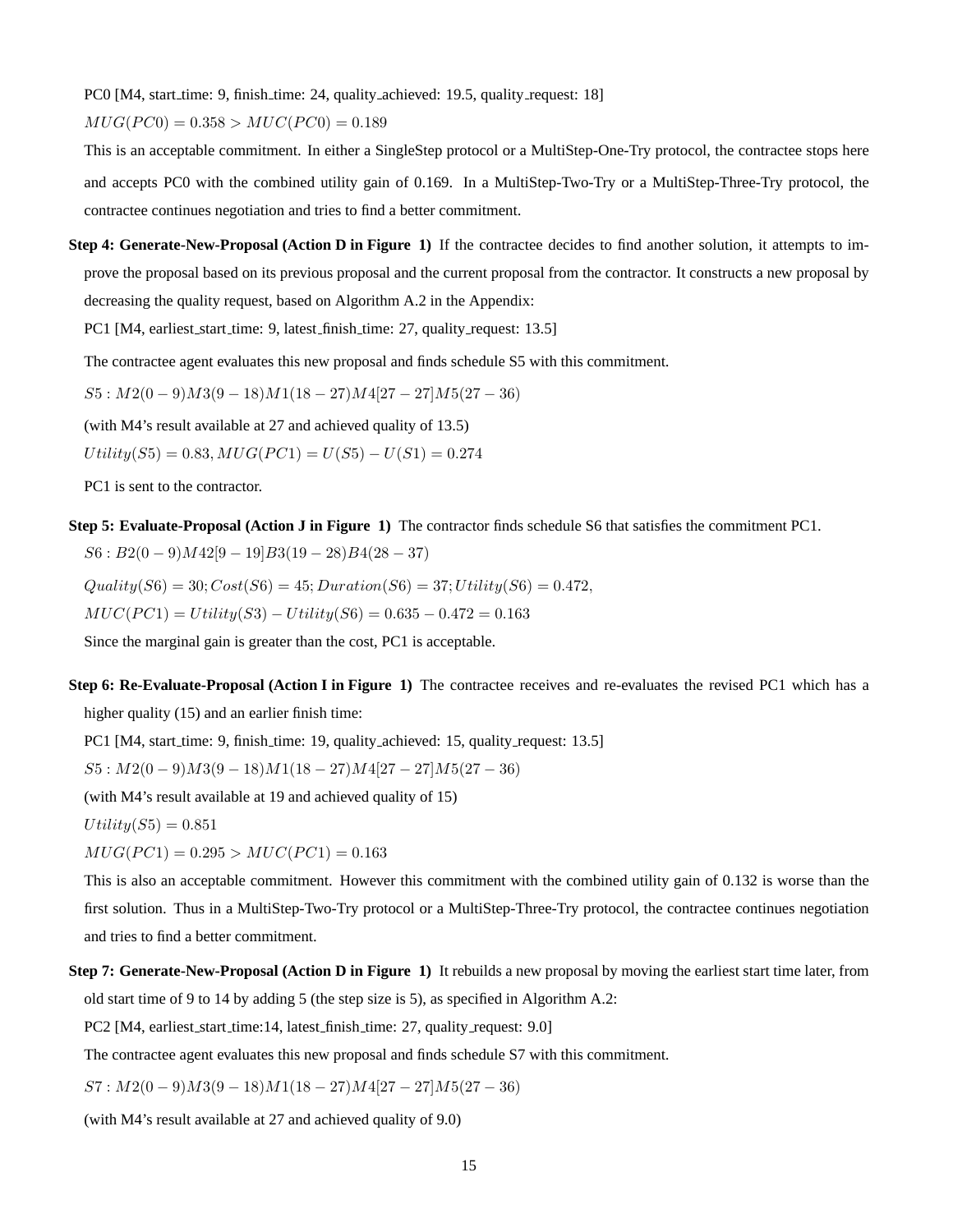$Utility(S7) = 0.767, MUG(PC2) = 0.211$ 

PC2 is sent to the contractor.

**Step 8: Evaluate-Proposal (Action J in Figure 1)** The contractor finds schedule S8 that satisfies the commitment PC2.

 $SS : B1(0-9)B2(9-18)M43[18-24]B3(24-33)B4(33-42)$ 

 $Quality(S8) = 40; Cost(S8) = 50.5; duration(S8) = 42; Utility(S8) = 0.582,$ 

 $MUC(PC2) = Utility(S3) - Utility(S8) = 0.635 - 0.582 = 0.053$ 

Since the marginal gain is greater than the cost, PC2 is acceptable.

**Step 9: Re-Evaluate-Proposal (Action I in Figure 1)** The contractee receives PC2 and re-evaluates it based on the higher qual-

ity and the earlier than requested finish time it gets:

PC2 [M4, start time:18, finish time: 24, quality achieved: 10.5, quality request: 9.0]

 $MUG(PC2) = 0.232 > MUC(PC2) = 0.053$ 

This is a better acceptable commitment than previously generated. In a MultiStep-Two-Try protocol, the contractee agent will stop and accept this commitment with the combined utility gain of 0.179. In a MultiStep-Three-Try protocol, the contractee continues negotiation to find a better commitment.

**Step 10: Generate-New-Proposal (Action D in Figure 1)** It rebuilds a new proposal by requesting a higher quality and extending the deadline, as Algorithm A.2 describes:

PC3 [M4, earliest start time:18, latest finish time: 31, quality request: 11.55]

The contractee agent evaluates this new proposal and finds schedule S9 with this commitment.

 $SS: M2(0-9)M3(9-18)M1(18-27)M4[31-31]M5(31-40)$ 

(with M4's result available at 31 and achieved quality of 11.55)

 $Utility(S9) = 0.767, MUG(PC3) = 0.236$ 

PC3 is sent to the contractor.

## **Step 11: Evaluate-Proposal (Action J in Figure 1)** The contractor finds schedule S10 that satisfies the commitment PC3.

 $S10 : B1(0-9)B2(9-18)M42[18-28]B3(28-37)B4(37-46)$ 

 $Quality(S10) = 40; Cost(S10) = 55; duration(S10) = 46; Utility(S10) = 0.556$ 

 $MUC(PC2) = Utility(S3) - Utility(S10) = 0.635 - 0.556 = 0.079$ 

Since the marginal gain is greater than the cost, PC3 is acceptable.

**Step 12: Re-Evaluate-Proposal (Action I in Figure 1)** The contractee receives PC3 and re-evaluates it based on the higher quality and the earlier than requested finish time it gets:

PC3 [M4, start time:18, finish time: 28, quality achieved: 15, quality request: 11.55]

 $MUG(PC3) = 0.293 > MUC(PC3) = 0.079$ 

Thus PC3 with a combined utility gain of 0.214 is the best solution found so far. In a MultiStep-Three-Try protocol, the con-

tractee agent will accept this commitment and stop; in a MultiStep-Limited-Search protocol, if the predefined iteration limits have not been reached, the agent will continue searching.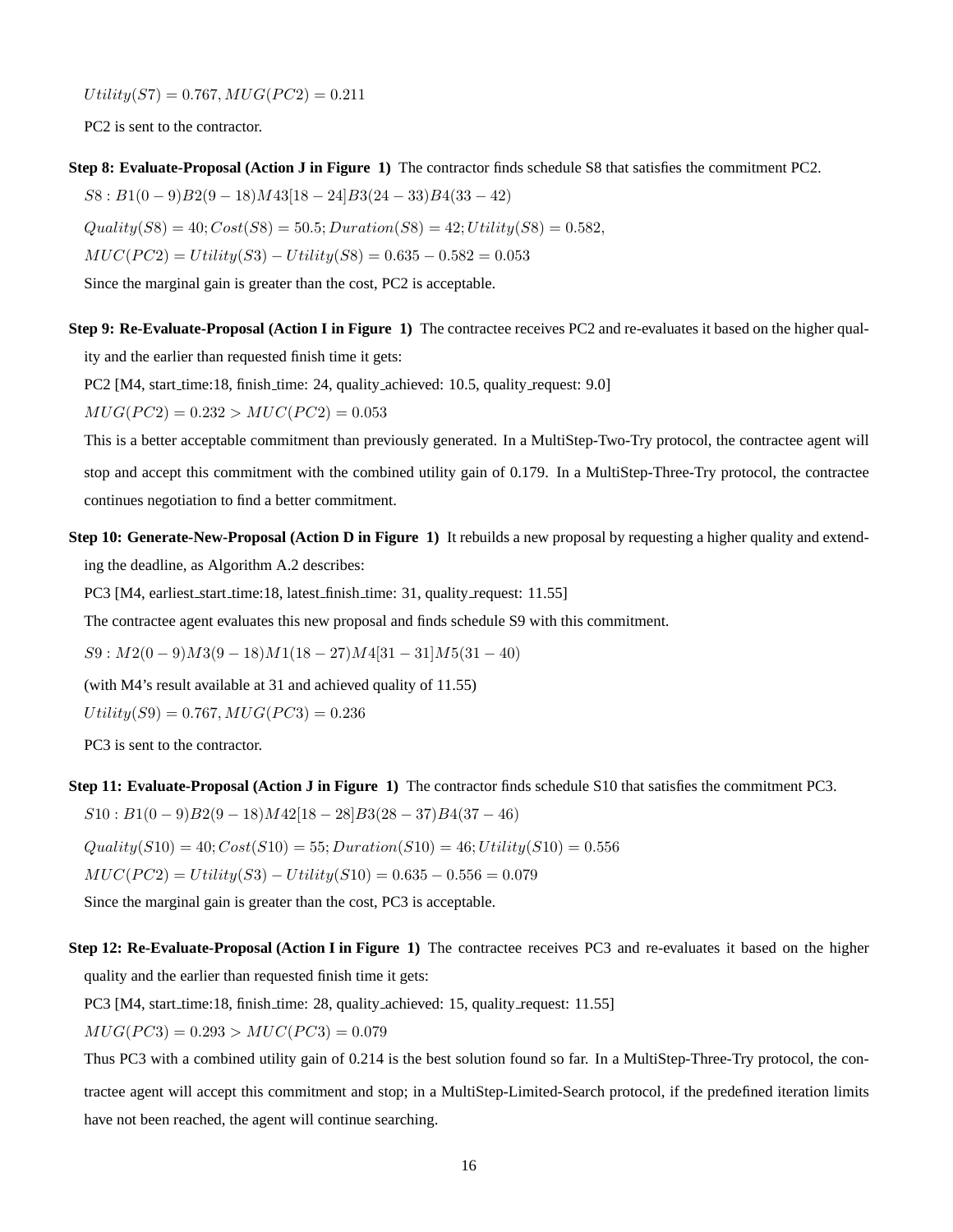

#### Figure 6: Search space

As a result of this negotiation, the contractee has obtained four acceptable commitments: PC0 starts at 9 and finishes at 24, achieves quality 19.5 and has a combined utility increment of 0.169, PC1 starts at 9 and finishes at 19, achieves quality 15 and has a combined utility increment of 0.132, PC2 starts at 18 and finishes at 24, achieves quality 10.5 and has a combined utility increment of 0.179, PC3 starts at 18 and finishes at 28, achieves quality 15 and has a combined utility increment of 0.214. PC3 is the best solution. Figure 6 shows PC, PC1, PC2 and PC3 in the 2-dimensional search space.

# **4 Experiment & Evaluation**

The experiments are designed to examine how negotiation protocols with different stopping criteria perform in different situations and find what are the major factors that affect the performance. Two agents have been constructed, the contractee agent and the contractor agent. Each agent sequentially processes a set of different task structures. Each task structure is generated as a variant of the basic task structure shown in Figure 2 and Figure 5. Although the basic task structure does not change in this experiments, it represents a set of problems where the negotiation occurs over a non-local task which has interrelationships with other local tasks, and both the contractee agent and the contractor agent deal with complex local tasks which carry temporal constraints and interrelationships among them. The number of temporal constraints (deadline and earliest start time) attached to a task varies from 0 to 3, and the number of "enables" interrelationships among tasks varies from 0 to 3. For example, in Figure 2, there is a deadline constraint attached to task M2, and there is an "enables" interrelationship between M4 and M5. The purpose is to generate negotiation contexts with different degrees of difficulty. There is a total of 4096 ( $2^6 * 2^6$ ) test cases resulting from the combinations of these task structures<sup>11</sup>. Figure 7 shows the contractee's task structure and the contractor's task structure with all

 $11$ We recognized the limitation of this experimental setup. There are two ways to set up the experiment. One is to generate all task structures randomly; the other is to use a template task structure and vary it. We choose the second approach. The reason is that the first approach brings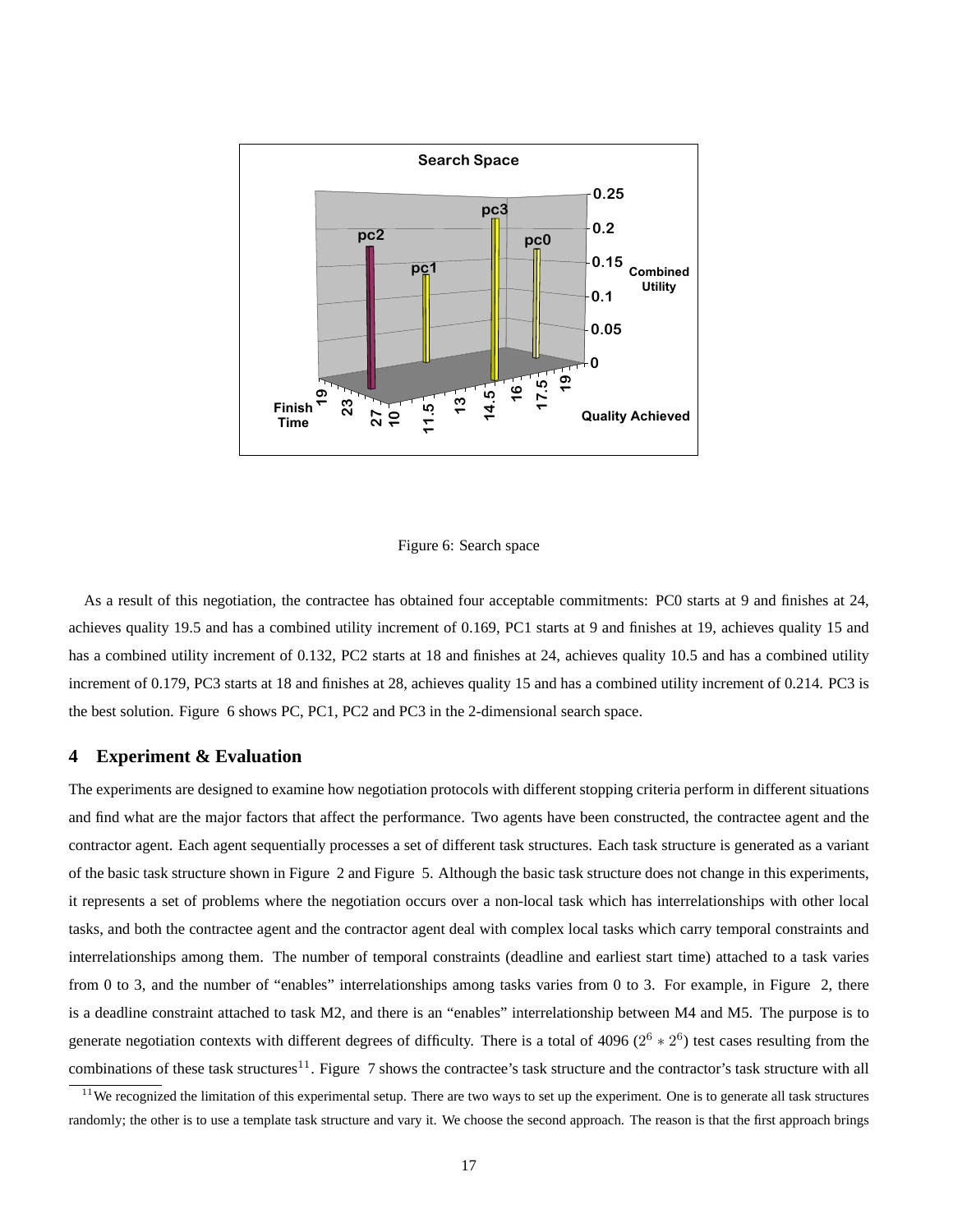six possible temporal constraints and all six possible interrelationships. Besides the five different protocols described in section 3.1, we also developed a "near-optimal-search" algorithm as a comparison base for the experiment. The "near-optimal-search" algorithm searches each start time point and finish time point in a reasonable time range, combined with each possible approach for the non-local task. This "near-optimal-search" however is still not guaranteed to find the optimal solution since the scheduler we use is itself heuristic and does not always find the optimal local schedule for the given constraints. Although the local scheduling is still not "complete", both agents explore all generated possibilities and find which solution has the highest combined utility; such a solution is called the "best-found solution". We compare the solution from each protocol to the best-found solution to evaluate its effectiveness.



Figure 7: Examples of various task structures

We collected the following data for each test case in the experimental suite:

- *Outcome* (Success/Fail): A negotiation session is successful if it ends with a commitment that increases the combined utility. Otherwise it fails.
- *Utility Gain*: The difference between the MUG(C) and MUC(C). C is the finally adopted commitment. If the negotiation session fails, Utility Gain is 0.
- *Gain Percentage*: The percentage of the utility gain with respect to the combined utility achieved without performing the task allocation.
- *Solution Quality*: The goodness of the solution compared to the best-found solution from the "near-optimal-search". We compare only the utility increase as a result of the negotiation. Suppose a negotiation solution results in the combined utility increased of 18%, and the best-found negotiation solution would increase the combined utility by 20%, then the quality of this negotiation solution is  $90\%$  (=  $18/20*100\%$ ). If a negotiation fails without reaching an agreement, the quality of the solution is defined as 0.
- *Complexity of Task Structures*: A complexity measure of the negotiation is calculated based on the number of constraints too many variations, hence requiring a large amount of test cases which is not computationally feasible in our situation. Another reason that we choose the second approach is, by using the same template, it is easier to analyze the data and understand what are important characteristics that affect the performance of the algorithms. The experimental results are not intended to be definitive but rather to provide a road map for agent designers to think about complex negotiation protocols and their effectiveness under different situations.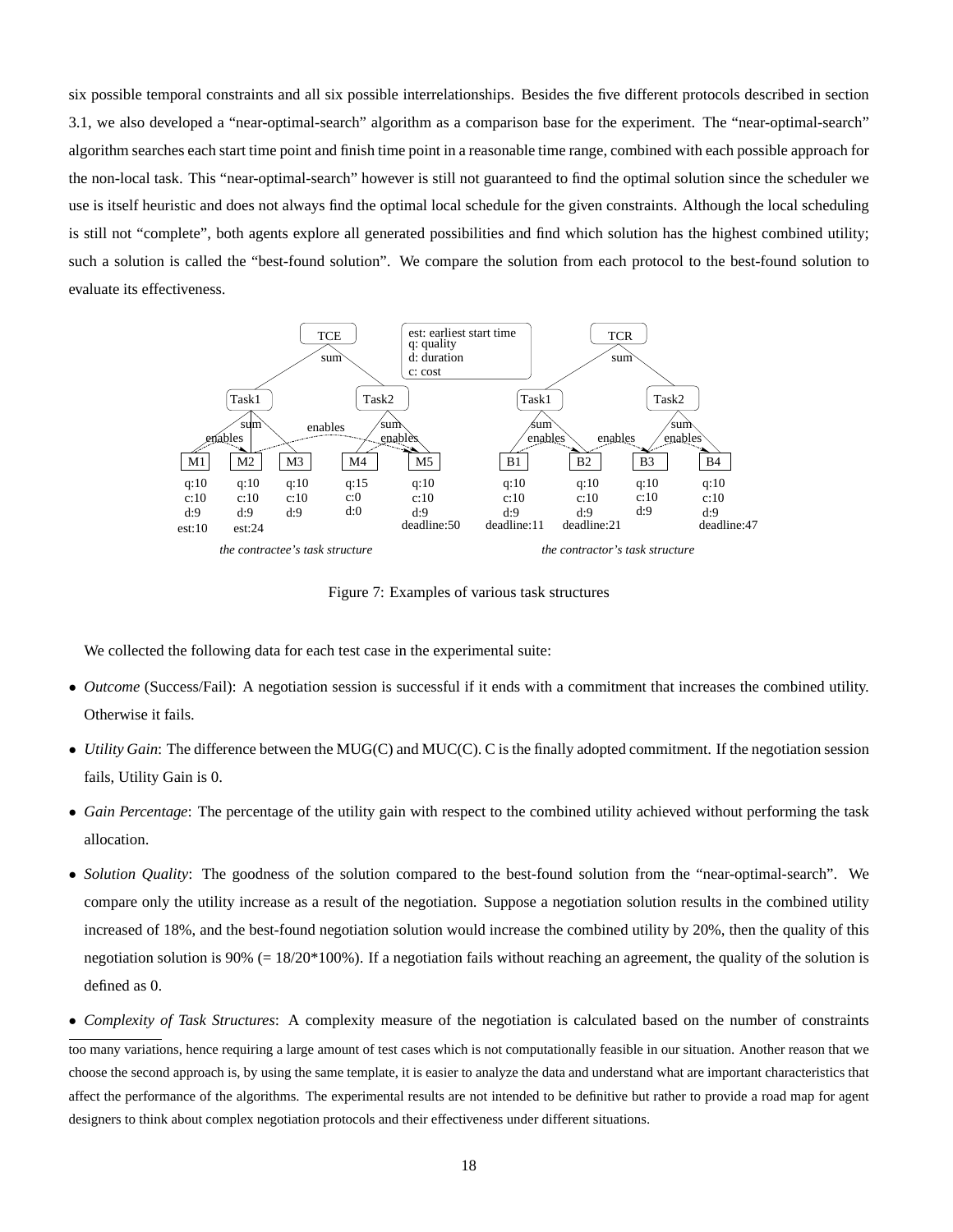("deadline" and "enables" relationships) in the task structures. The formula we use to calculate this complexity measure is as follows:

 $complexity = ir1 + tc1 + ir2 + tc2 + \frac{ir1 * tc1 + ir2 * tc2 + ir1 * ir2 + tc1 * tc2 + ir1 * tc2 + ir2 * tc1}{6}$ 

 $ir1$ : number of interrelationships in the contractee's task structure;  $tc1$ : number of temporal constraints in the contractee's task structure;  $ir2$ : number of interrelationships in the contractor's task structure;  $tc2$ : number of temporal constraints in the contractor's task structure;

For example, in Figure 7,  $ir1 = 3, tc1 = 3, ir2 = 3, tc2 = 3, complexity = 21$ . This formula is based on the idea that the more constraints there are, the more complicated the task structures are, and the more difficult the negotiation should be. The range of the complexity function in this experimental suite is [0, 21].

• *Number of Negotiation Steps*: The length of the negotiation series (Proposal[1] - Counter-Proposal[2]- Proposal[3] - Counter-Proposal $[4]$  - ...).

Table 2: Comparison of five protocols (AGP: the average of the gain percentage over all 4096 cases. ANNS: the average number of the negotiation steps over all the cases. GPS: the negotiation gain per negotiation step (GPS=AGP/ANNS). SQ: the average solution quality over all 4096 cases. AGPS: the average of the gain percentage over all successful cases. SQS: the average of the solution quality over all successful cases.)

|                          | <b>Success</b> | AGP   | <b>ANNS</b> | <b>GPS</b> | SO.   | <b>AGPS</b> | SQS   |
|--------------------------|----------------|-------|-------------|------------|-------|-------------|-------|
| SingleStep               | 2580           | 7.63  | 1.0         | 7.63       | 51.44 | 12.11       | 81.64 |
| MultiStep-One-Try        | 4088           | 10.17 | 1.48        | 6.87       | 72.37 | 10.19       | 72.51 |
| MultiStep-Two-Try        | 4088           | 11.9  | 4.69        | 2.55       | 84.57 | 11.97       | 84.74 |
| MultiStep-Three-Try      | 4088           | 13.4  | 6.42        | 2.09       | 96.21 | 13.43       | 96.39 |
| MultiStep-Limited-Effort | 4088           | 13.9  | 8.15        | 1.7        | 99.36 | 13.93       | 99.55 |

Table 2 shows the comparison of these five protocols. Out of the 4096 test cases, the SingleStep protocol succeeds in 2580 cases, the other four MultiStep protocols succeed in 4088 cases. Among these 4088 cases, there are 1508 cases in which the MultiStep-One-Try protocol finds a better solution than the SingleStep protocol; there are 2298 cases in which the MultiStep-Two-Try protocol finds a better solution than the MultiStep-One-Try protocol; there are 2168 cases in which the MultiStep-Three-Try protocol finds a better solution than the MultiStep-Two-Try protocol; there are 675 cases in which the MultiStep-Limited-Effort protocol finds a better solution than the MultiStep-Three-Try protocol. For the SingleStep protocol, the average solution quality(SQ) is 51.44% of the best-found solution; the average number of the negotiation steps(ANNS) is 1, and the average utility gain from negotiation (AGP) is 7.63% of the combined utility without negotiation. Hence the average negotiation gain over each negotiation step (GPS=AGP/ANNS)) is 7.63% of the combined utility without negotiation. For the four MultiStep protocols, as the average negotiation step number (ANNS) increases from 1.48 to 8.15, the average solution quality(SQ) also increases from 72.37% to 99.36%, while the negotiation gain over each step (GPS) decreases from 6.87% to 1.7%.

Figure 8 shows how these five protocols perform based on our simple measure of negotiation complexity. As the complexity of the task structures increases, the negotiation problem becomes harder to solve, because the search space for a potentially valid solution is narrowed as the number of constraints in the task structures grows. The SingleStep protocol performs almost as well as the other four protocols when the problem is very easy (the complexity is very low), but its performance decreases dramatically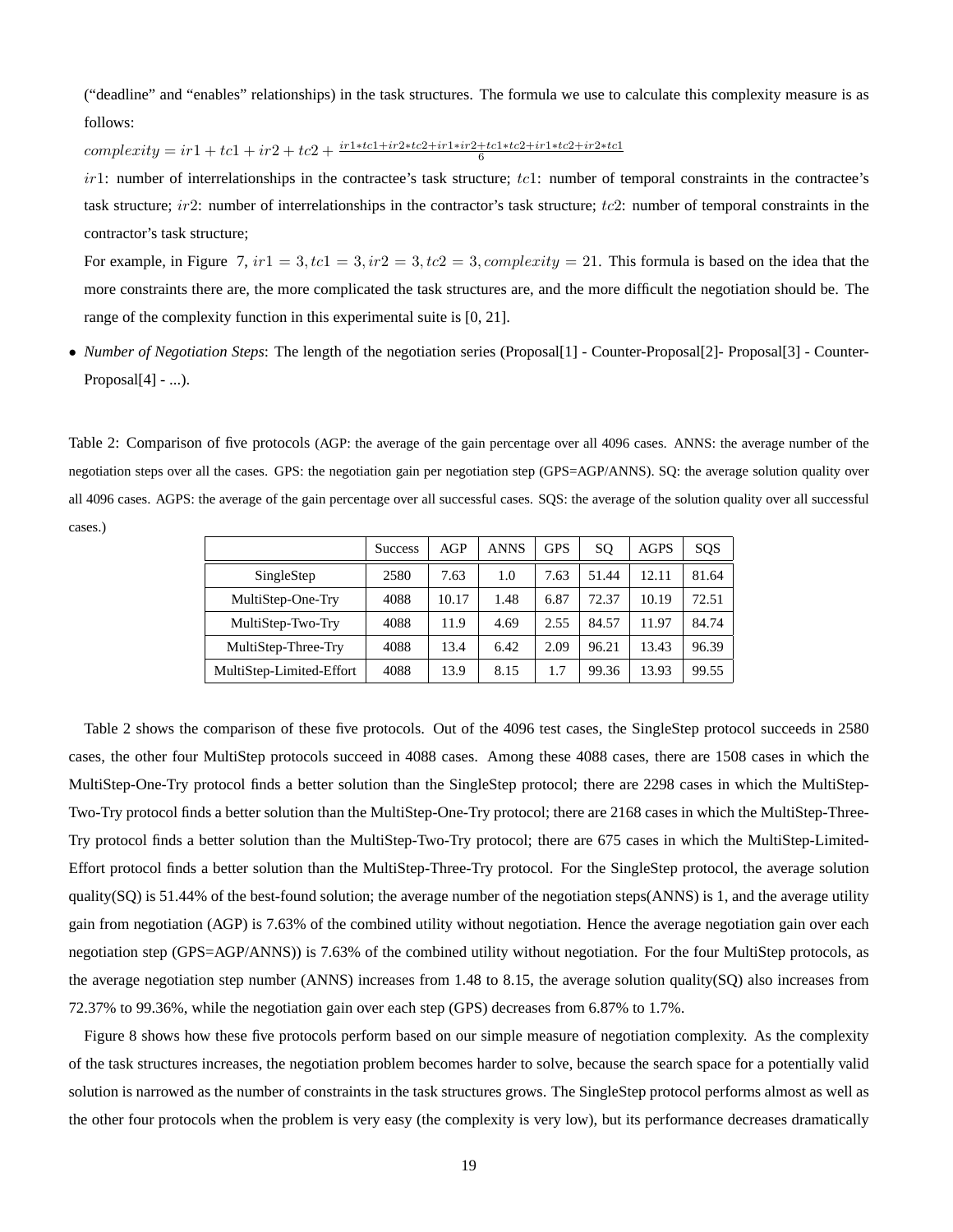

Figure 8: Comparison of five protocols according to the task structure complexity measure(the solution quality is a relative quality compared to the best-found solution, number 100 means the best-found solution)

as the complexity increases. Furthermore, Figure 8 tells us that the MultiStep- $(n + 1)$ -Try protocol performs much better than the MultiStep-n-Try protocol in the more constrained situation (e.g. when complexity is larger than 5). When there are fewer constraints or too many constraints, the extra search beyond the MultiStep-Three-Try does not bring additional gains. This is because when there are fewer constraints it is very likely that the previous search has found a very good solution; and when there are many constraints, it is hard to find a better solution as a result of the extra search.

Figure 9 shows the performance of each protocol with error bar (the confidence level is 0.9). We find that as the negotiation effort increases, the performance of the protocol is more stable. SingleStep protocol sometimes fails even in the medium complexity situation, MultiStep-One-Try protocol sometimes has a solution quality that is only 10% of the best-found solution. However, with MultiStep-Two-Try protocol, we have the confidence that over 90% of the time, the solution quality is at least 50% of the best-found solution. With MultiStep-Three-Try, the lower bound of the solution quality is raised to 70% of the best-found solution. The agent can choose an appropriate protocol depending on its quality requirement and available time.

The above mentioned data has shown that the performance of each protocol is highly related to the difficulty of the specific negotiation problem. Because each protocol requires different amounts of negotiation effort, it is important for an agent to choose an appropriate protocol that balances the negotiation gain and negotiation effort. Negotiation gain can be represented as the *utility gain* from the negotiation; negotiation effort can be measured by the *number of negotiation steps*. The negotiation effort grows as the *number of negotiation steps* increases. The negotiation cost affects the agent's utility for the following reasons. The first reason is that the negotiation process consumes resources (i.e. time, computational capability, communication capacity, etc.) that otherwise could be used for other tasks; the second reason is that the negotiation process itself has an influence on how and when the contracted task could be executed, which can in some cases reduce the utility. For example, the contracted task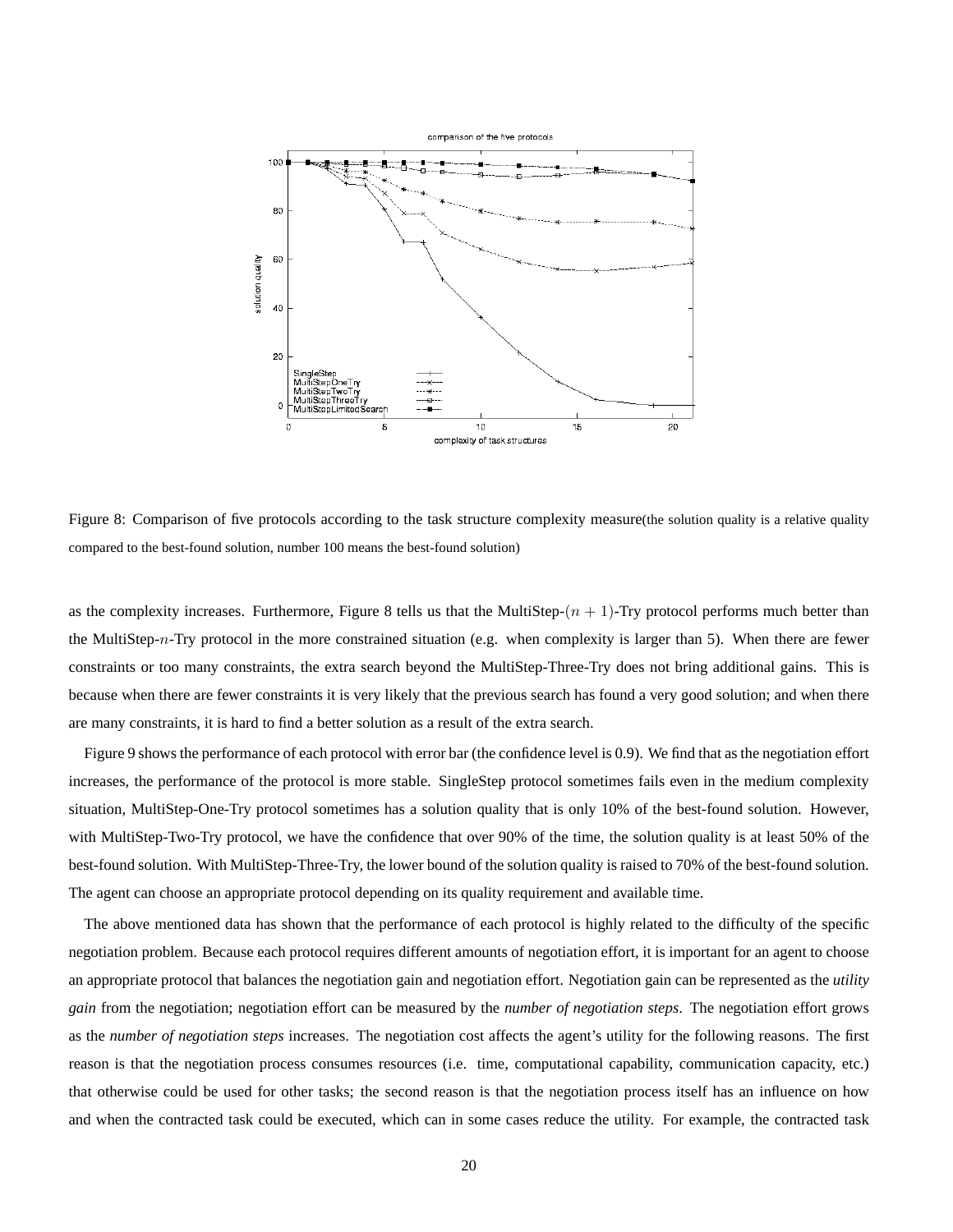

Figure 9: The performance of all protocols with error bars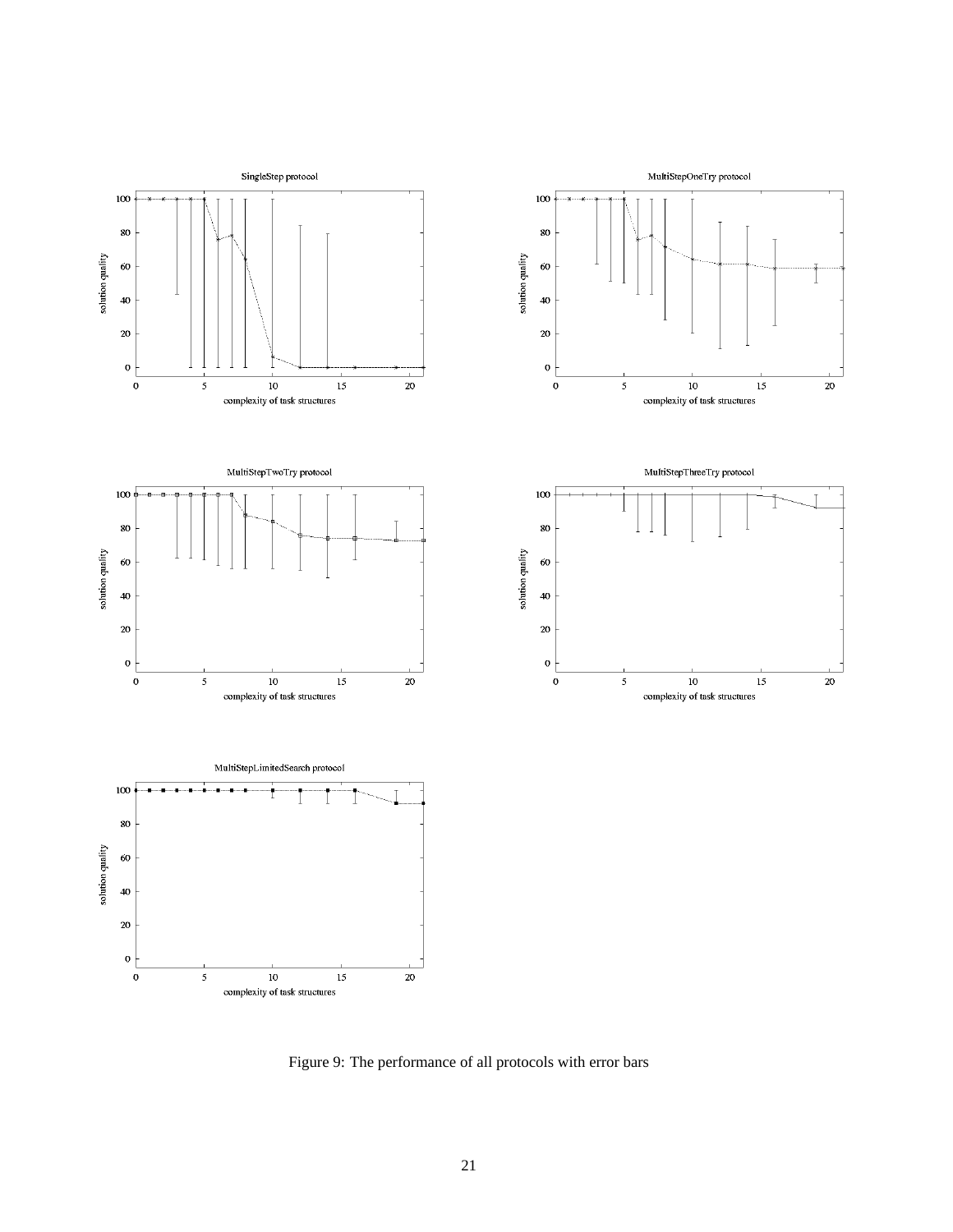without negotiation could be started as early as time 10; however the negotiation process also starts at time 10. The longer the negotiation process takes, the later the task can actually be started. More generally, the effect of the negotiation cost on the utility is domain dependent. The following domain characteristics are related: how much slack time there is for the contracted task; how much advance time is available for negotiation without affecting the earliest start time of the task; and the frequency of new tasks arriving, opportunity cost and so forth. Given the above factors, it is hard to measure exactly how the negotiation cost affects the agent's utility. We use the following approximated approach: to make the negotiation cost and gain comparable, the *number of negotiation steps* (n) can be mapped into a certain percentage of utility  $(c * n)$  by multiplying a constant c. The value of c can be chosen according to the actual situation and it should reflect how the negotiation cost affects the overall utility. Without losing generality, c is set to 0.5 in this experiment. That means each step of negotiation decreases the achieved combined utility by 0.5% the initial combined utility without negotiation. The net negotiation gain in Figure 10 is calculated as the following formula:

$$
net\_negotiation\_gain = \frac{\frac{U_n - U_0}{U_0} - c*n}{\frac{U_{best} - U_0}{U_0}}
$$

 $U_0$ : combined utility after negotiation;  $U_0$ : initial combined utility without negotiation;  $U_{best}$ : combined utility with the best negotiation solution.



Figure 10: Negotiation gain beyond effort

Figure 10 shows the comparison of the *net negotiation gain* (the negotiation gain minus the negotiation effort) of the five protocols. In Figure 10, we can see a phase transition like phenomenon[3]: when the negotiation situation is very simple (complexity < 5), the Single-Step protocol works as well as the MultiStep-One-Try protocol, and the MultiStep-Two-Try protocol and the MultiStep-Three-Try protocol are not good choices. When the negotiation situation is very difficult (complexity  $> 19$ ), the MultiStep-One-Try protocol should be chosen; the extra negotiation effort of the MultiStep-Two-Try and the MultiStep-Three-Try protocol does not bring reasonable extra gain. When the negotiation situation is of medium difficulty, then the extra gain exceeds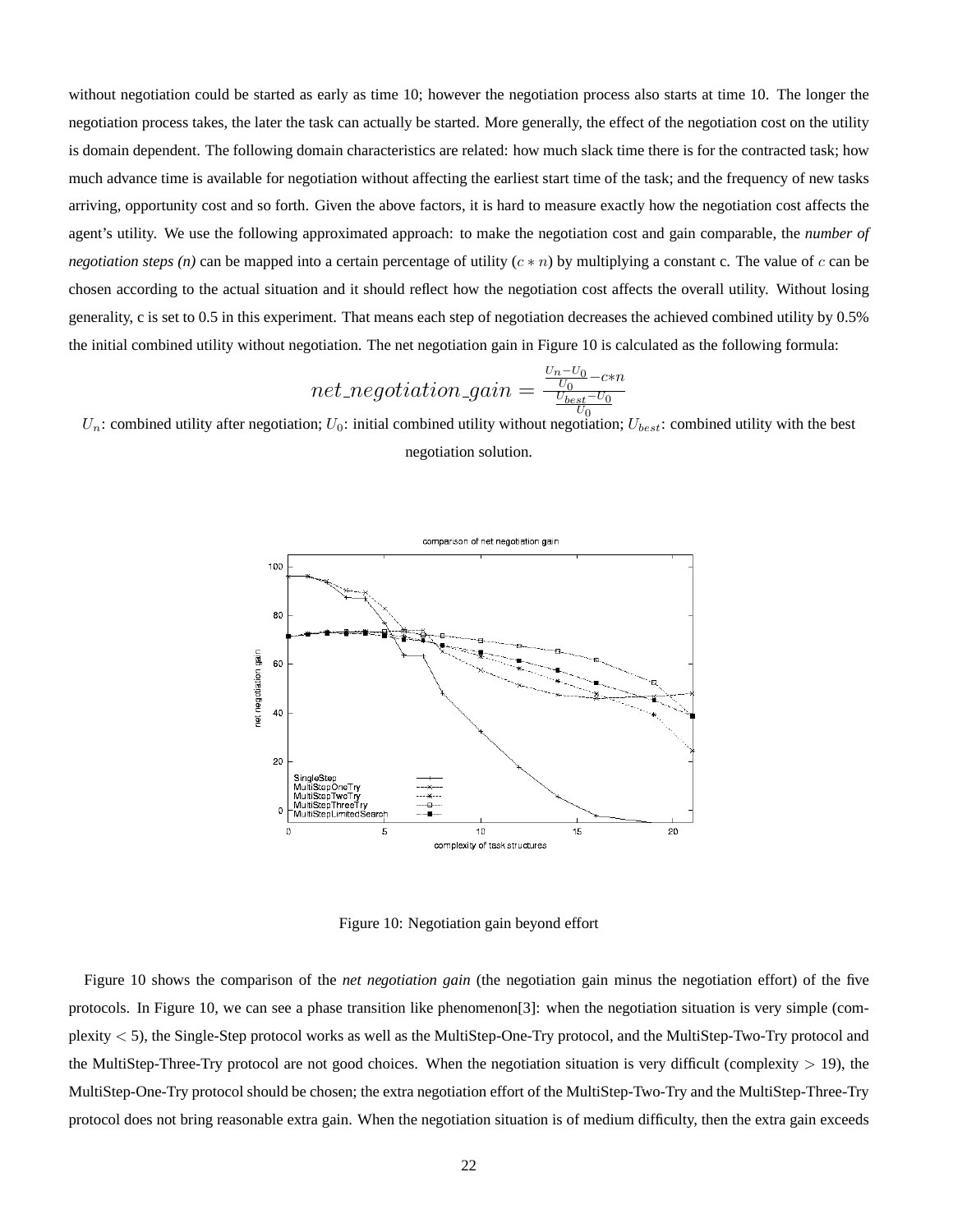the extra effort, and the MultiStep-Three-Try protocol is advantageous in this phase. The MultiStep-Limited-Effort is not a good choice in this experimental setup since the negotiation cost is too high. The difficulty of the negotiation situation is simply measured by the number of constraints in the agents' task structures, which is a "reasonable" measure but by no means a completely accurate measure of the distributed search complexity. Though this measure is very simple, it does provide important predicative information. Thus, it seems appropriate for the contractor agent to inform the contractee agent of its local constraints number before the negotiation process starts; the contractee agent can then decide which protocol to use (how much effort to put in the negotiation) according to the estimate of the negotiation difficulty.

| complexity               | < 5.0  |             |            | $5.0 - 19.0$ |             |            |        | $>=19.0$ |                |            |
|--------------------------|--------|-------------|------------|--------------|-------------|------------|--------|----------|----------------|------------|
|                          | AGP    | <b>ANNS</b> | <b>GPS</b> | AGP          | <b>ANNS</b> | <b>GPS</b> |        | AGP      | <b>ANNS</b>    | <b>GPS</b> |
| SingleStep               | 12.81  | 1           | 12.81      | 7.24         |             | 7.24       |        | 0        |                | 0          |
| MultiStep-One-Try        | 13.07  | 1.05        | 12.45      | 9.96         | 1.51        | 6.59       |        | 5.8      | $\overline{a}$ | 2.9        |
| MultiStep-Two-Try        | 13.3   | 6.14        | 2.16       | 11.85        | 4.57        | 2.6        |        | 7.89     | 7.23           | 1.09       |
| MultiStep-Three-Try      | 13.58  | 6.83        | 2.2        | 13.4         | 6.38        | 2.1        |        | 9.73     | 8.62           | 1.13       |
| MultiStep-Limited-Effort | 13.67  | 7.15        | 2.22       | 13.93        | 8.23        | 1.69       |        | 9.74     | 9.77           | 0.997      |
| utility/negotiation-step | & 0.20 | < 5.19      | > 5.19     | & 0.29       | & 0.78      | < 5.31     | > 5.31 | & 0.39   | < 5.46         | > 5.46     |
| SingleStep               |        |             | best       |              |             |            | best   |          |                | best       |
| MultiStep-One-Try        |        | best        |            |              |             | best       |        |          | best           |            |
| MultiStep-Two-Try        |        |             |            |              |             |            |        |          |                |            |
| MultiStep-Three-Try      |        |             |            |              | best        |            |        |          |                |            |
| MultiStep-Limited-Effort | best   |             |            | best         |             |            |        | best     |                |            |

Figure 11: Comparison of five protocols (AGP: the average of the gain percentage. ANNS: the average number of the negotiation steps. GPS: the negotiation gain over each step.)

Figure 11 shows each protocol's performance under the three different situations: low complexity, medium complexity and high complexity task structures. The table shows the amount of negotiation gain (AGP) and negotiation cost (ANNS). The negotiation gain over each step (GPS) provides an upper bound limit on the usefulness of the protocol (cost is less than gain). Let us assume that in a specified application domain, each negotiation step costs c percent of overall utility, then if c is less than GPS the protocol is useful. For example, in the low complexity situation, the MultiStep-Two-Try protocol could be useful only if each negotiation step costs less than 2.16% of overall utility. Also the table shows under each of those three situations, which protocol is the best one when the negotiation cost changes. For example, in the situation of medium complexity (complexity between 5 and 19), when each negotiation step costs less than 0.29% of overall utility, the MultiStep-Limited-Effort protocol is the best; when each negotiation step costs more than 0.29% but less than 0.78% of overall utility, the MultiStep-Three-Try protocol is the best; when each negotiation step costs more than 0.78% but less than 5.31% of overall utility, the MultiStep-One-Try protocol is the best; when each negotiation step costs more than 5.31% of overall utility, the SingleStep protocol is the best. Figure 12 illustrates the above information in another way.

Based on these empirical results, the following observations can be made:

- 1. In almost all the situations (except the very simple situation), the MultiStep-One-Try protocol is much better than the SingleStep protocol, since it achieves significantly more gain with little extra effort.
- 2. The MultiStep-Two-Try and MultiStep-Three-Try protocols are worthwhile in the medium-difficult negotiation situation. The agent could decide if it is worthwhile to spend any extra effort. If the task structures have very few or very tight constraints then the MultiStep-One-Try protocol is sufficient.
- 3. The complexity measure based on the number of constraints can be used to choose the appropriate protocol that balances the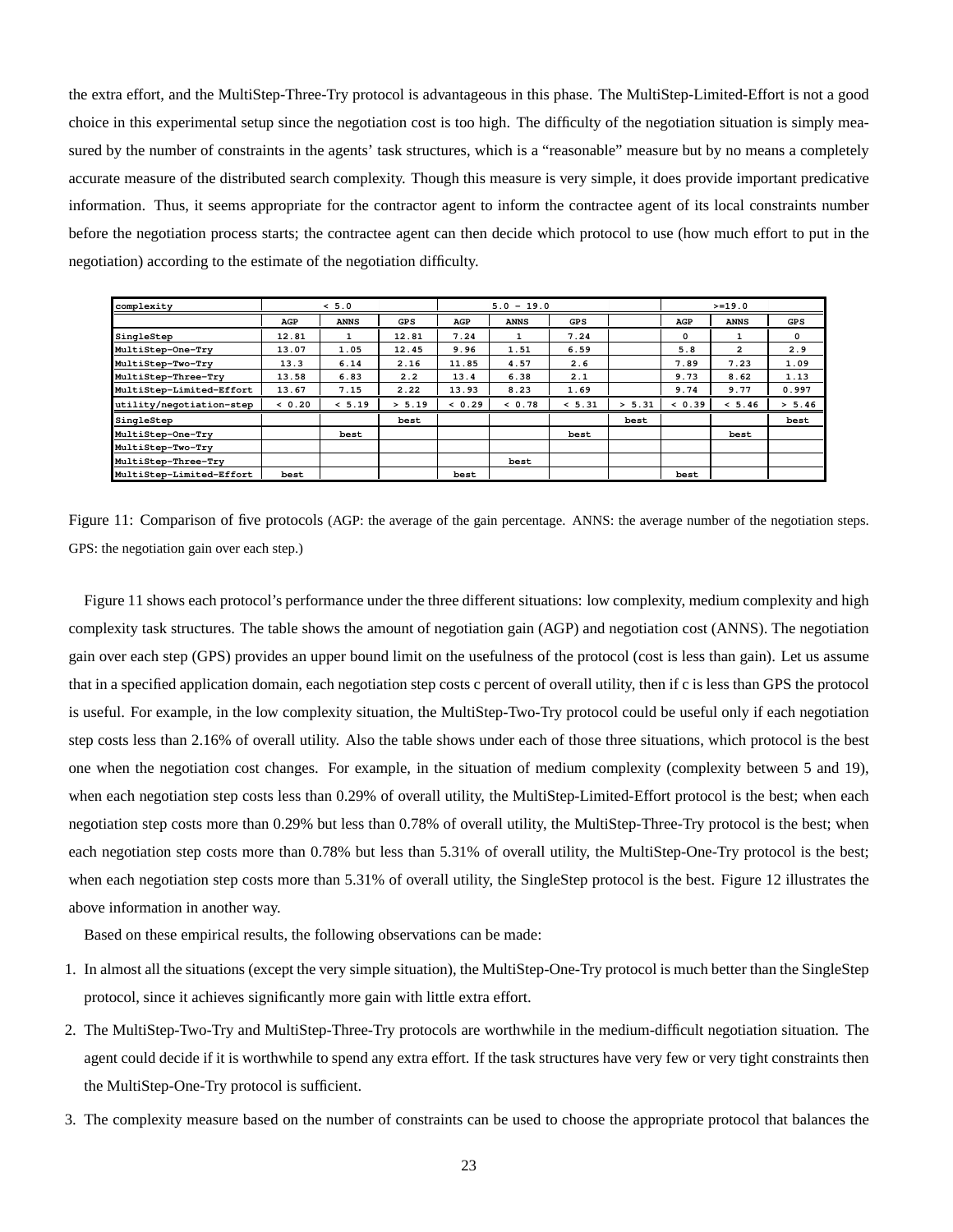

Figure 12: Best protocol under different situations

negotiation gain and effort.

# **5 Additional Thoughts**

As mentioned in the previous section, the protocols' performance is highly related to the difficulty of the negotiation problem; we tried to find some good predictors that the agent can use to select the best protocol. The complexity measure is such a predictor; it is easily obtained (just count the number of constraints) and it works well, as shown in section 4. However, it is not a perfect measure. The large variance in the data shows that it can't capture more detailed information. Hence, we have done additional work trying to find a better predictor.

## **5.1 Analysis of Solution Space**

First, we tried to understand what makes a negotiation problem difficult. The structure of the solution space was examined because we thought the number of solutions may affect the difficulty of a problem. A near-optimal-search was performed and all solutions were obtained (of course, this measure could not be a predictor, but just helps us analyze the problem). The following four measures were calculated:

- 1. Solution Number (sn): the number of solutions.
- 2. Unique Solution Number (usn): the number of unique solutions. This only counts solutions that have different start times.
- 3. Good Solution Number (gsn): the number of good solutions. If the solution is better than 3/4 of the best-found solution, it is a good solution.
- 4. Unique Good Solution Number (ugsn): the number of unique, good solutions.

The relationship between the performance of the protocols and these measures was then studied. It needs to be pointed out that the difficulty of the negotiation problem is actually an abstract term. In general, an easy problem should be easy to solve, a hard problem should be hard to solve. However, how hard or how easy to solve a problem also depends on what algorithm is used to solve it. Hence, the performance of the negotiation protocols may not reflect the difficulty of the problem perfectly, but it does give us some sense of the difficulty.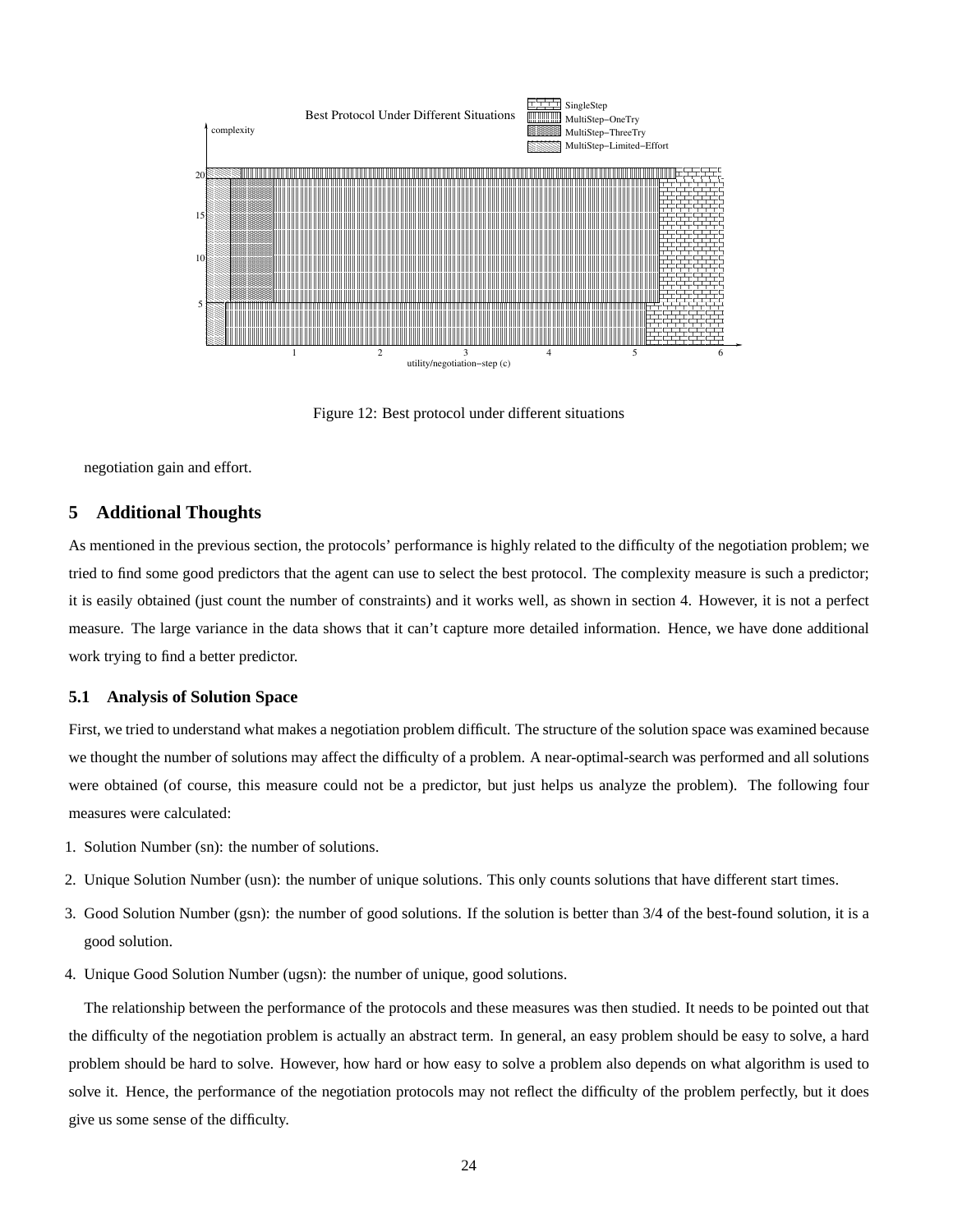

Figure 13: Comparison based on solution number (The solution quality is relative to the best-found solution.)

All four of these measures provide a similar result. Let's use the solution number as an example to explain our observation (Figure 13). It seems that the difficulty is not changing continuously according to the solution number. The solution number divides the problems into two categories: When the solution number is smaller than a certain number (85), the SingleStep protocol always fails, and there is a relatively big gap between the performance of the first two MultiStep protocols and the other two MultiStep protocols. When the solution number is larger than a certain number (85), there is no continuous large gap among all those protocols, although the SingleStep protocol still fails at certain points.

From the above observation we find that it is not only the number of solutions that affects how each protocol performs, but also some other characteristics of the solution space structure, such as how the solutions are distributed in the search space, and how far away the best solution(there may be more than one best solution) is from the initial proposal, etc.

# **5.2 Definition of Flexibility**

We also developed a more complex flexibility measure (extending the complexity measure described by Deshmukh in [6]) that measures how flexible a set of tasks is:

A set of tasks  $TS = \{T_1, T_2, \dots, T_n\}$ 

For each task  $T_i$ :  $est_i$  (earliest start time),  $dl_i$  (deadline),  $d_i$  (duration of processing time)

For any two tasks  $T_i$  and  $T_j$ : if task  $T_i$  must be finished before Task  $T_j$  then the precedence function takes value of  $1:p(i, j) = 1;$ otherwise  $p(i, j) = 0$ .

 $\varphi_i = \frac{d_i}{\sum_{j=1}^n d_j}$ if  $p(i, j) = 1$ ,  $\pi_{ij} = dl_i - est_i - d_i$ , the slack time of task  $T_i$ ; if  $p(i, j) = 0, \pi_{ij} = 0;$  $\pi_{ij}^* = \pi_{ij} * \varphi_i$ 

The flexibility of a set of tasks TS is defined as:  $F(TS) = -\sum \pi_{ij}^* * \log \pi_{ij}^*$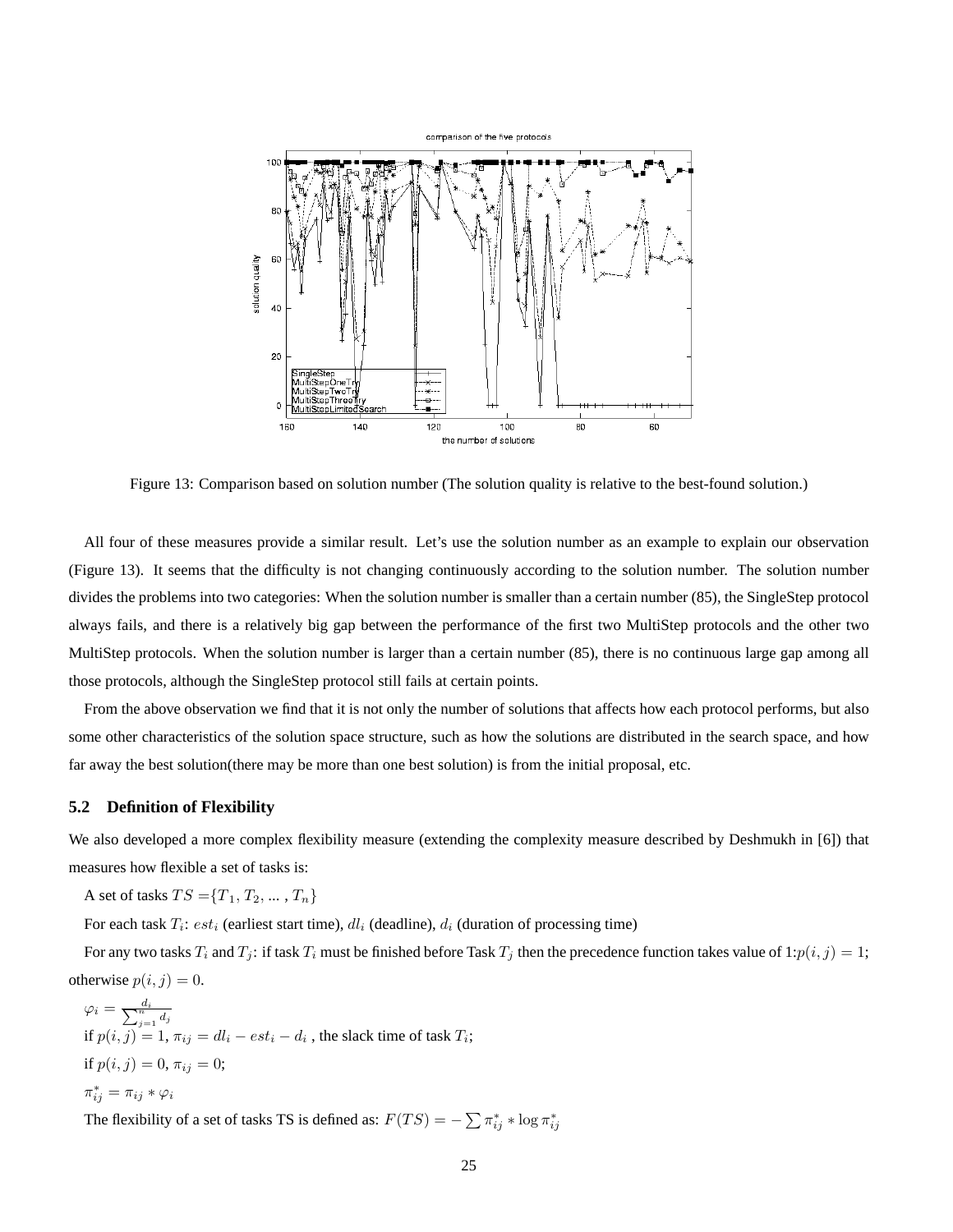If there is no feasible linear schedule for the task group, the flexibility is defined as -1.

The flexibility of a single task t is defined as:  $F(t) = \frac{dl(t) - est(t)}{d(t)}$ .

The characteristic of this flexibility measure is that the more slack time the tasks have, and the fewer precedence relationships among those tasks, the greater the flexibility. If the agent has more slack time for its local tasks and fewer precedence constraints among them, it is easier to arrange its local tasks and hence leave more space for additional tasks. The flexibility measure should capture more detailed information about local tasks compared to the complexity measure.

# **5.3 Flexibility Related Measures**

Based on the flexibility of a set of tasks and the flexibility of a single task, we developed the following measures to describe a negotiation situation: The contractee has a task structure (TSa) and the contractor has a task structure (TSb), and the contractee needs to assign the non-local task Tnl to the contractor.

- 1. Flexibility Sum Measure (fsum):  $fsum = F(TSa) + F(TSb)$
- 2. Flexibility Product Measure (fproduct): fproduct =  $F(TSa)*F(TSb)$
- 3. Flexibility Max Measure (fmax): fmax = Max (F(TSa), F(TSb))
- 4. Flexibility Min Measure (fmin): fmin = Min (F(TSa), F(TSb))
- 5. Task Flexibility Sum Measure (tfsum): tfsum = F(Tnl)+F(TSb)
- 6. Task Flexibility Product Measure (tfproduct): tfproduct =  $F(Tnl)*F(TSb)$
- 7. Task Flexibility Max Measure (tfmax): tfmax = Max(F(Tnl), F(TSb))
- 8. Task Flexibility Min Measure (tfmin): tfmin = Min(F(Tnl), F(TSb))



Figure 14: Comparison based on flexibility product measure (fproduct)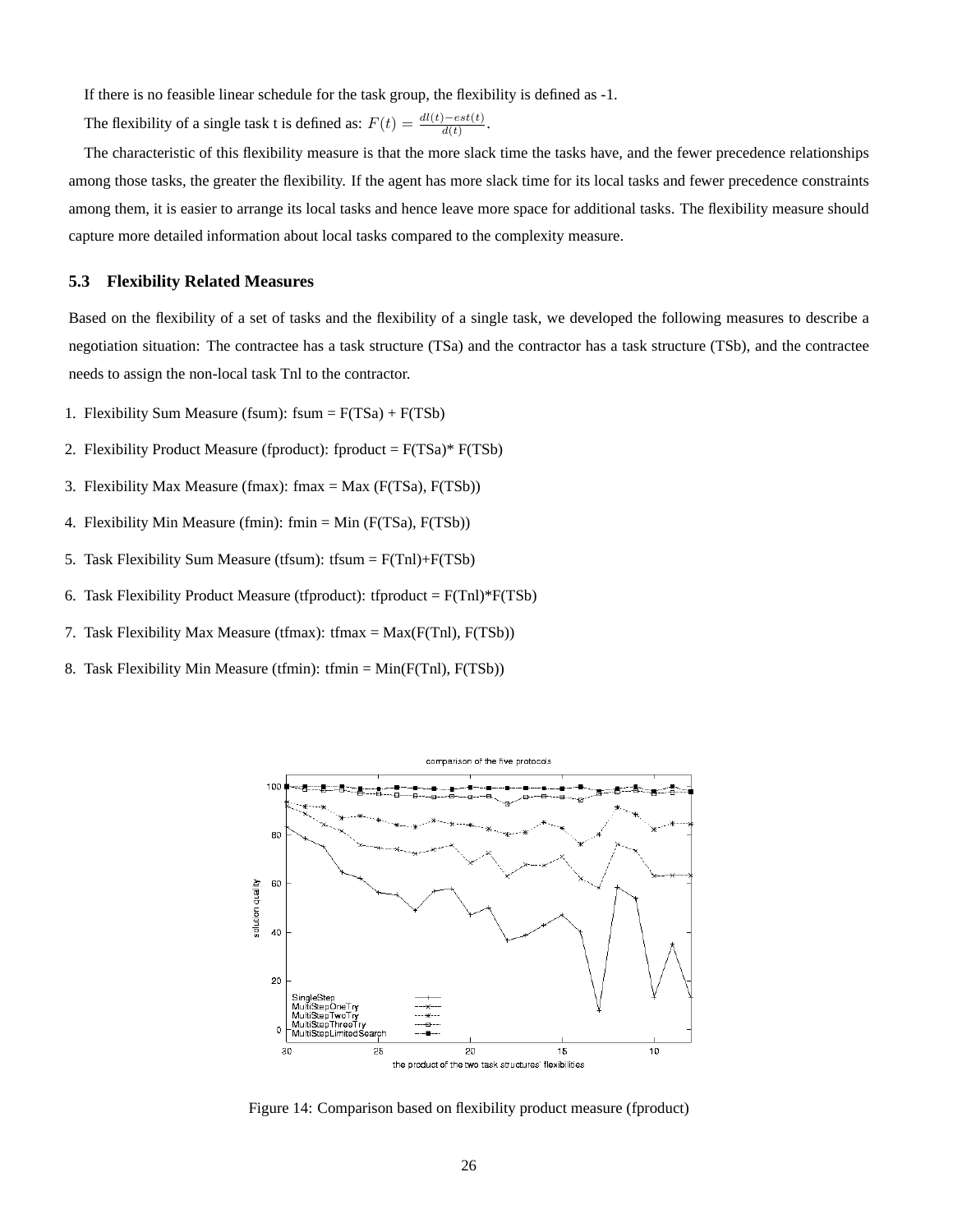Almost all of these measures (except the fmin measure, which does not seem to be a good approach to combine the two flexibility measures) provide results similar to the complexity measure: as the flexibility related measure decreases, the difference among the performance of the protocols increases. Figure 14 shows the comparison of the five protocols according to the *f product* measure.

# **5.4 Initial Range Related Measures**

We also found that the initial proposed range for the non-local task is an important factor that affects the protocols' performance. The following are two measures based on the initial range:

- 1. Initial Range and Constraints Number Measure (rconst): rconst =  $(c1 Initial\_Range(Tnl)/c2) + ir2 + tc2$ <sup>12</sup>
- 2. Initial Range and Flexibility Measure (rflex): rflex = Initial Range(Tnl)/c2 + F(TSb)∗c3

These two measures also provide results similar to the complexity measure. Figure 15 shows the comparison of the five protocols according to the *rconst* measure.



Figure 15: Comparison based on initial range and constraints number measure (rconst)

We have tried all of the above approaches but did not find a completely satisfying measure of the negotiation difficulty. The problem is much harder than we originally thought. The question of how to combine the characteristics of the subproblems together to predict the characteristics of the problem as a whole is still an open issue. In hind sight, given that we are doing a distributed optimization search over interdependent search spaces where there can be complicated interdependence among the spaces, this conclusion is not surprising.

# **6 Conclusions & Future Work**

In this paper, we presented a cooperative, multi-step negotiation mechanism that searches over multiple attributes using a joint utility function that reflects the concerns of both agents in the negotiation. We showed that the application of this mechanism to

 $^{12}$ ir2: number of interrelationship in TSb; tc2: number of temporal constraints in TSb; c1, c2 and c3 are constant numbers used to adjust the range of the data values.  $c1=8$ ,  $c2=5$ .  $c3=10$ .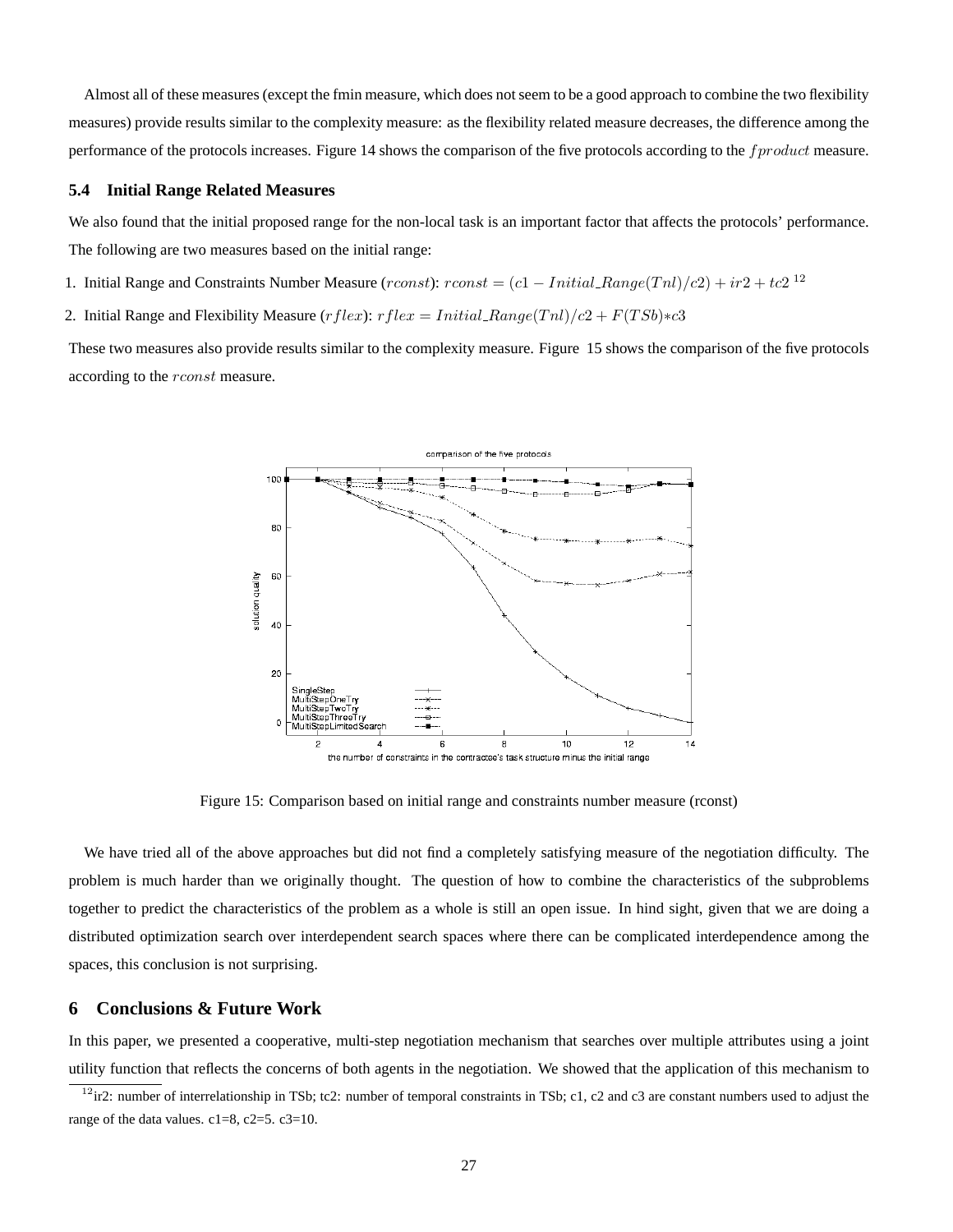the task allocation domain in a cooperative system. The contractee agent has a task that needs to be performed by other agents. To perform this task, the contractor agent can choose from several alternatives that produce different qualities and consume different resources. This context requires a complex negotiation that leads to a satisfying solution with increasing combined utility. We first examined a binary search algorithm as a mechanism to find a compromise between the contractee's protocol and the contractor's counter-proposal. After carefully analyzing the trace of this negotiation mechanism, we developed a better way to do the distributed search in the agents' negotiation. The range-by-range algorithm searches a broader space and exploits the domain knowledge from the previous communication to improve the negotiation process. Instead of a tightly constrained proposal, the range proposal allows the contractor agent to have more freedom to effectively react to the requested commitment, which improves the efficiency of the negotiation. The multi-step negotiation mechanism is actually an anytime mechanism: by investing more time, the agent may find a better solution. A set of multi-step protocols are developed based on this mechanism. Experimental work is presented which shows how different protocols work in varying situations. For comparison, a near-optimalsearch is performed as a baseline. As a result of this experimental work, we found a phase transition like phenomenon in the operation of the negotiation mechanism: When the negotiation situation is very simple or very difficult, extra negotiation effort does not bring reasonable extra gain. When the negotiation situation is of medium difficulty, the extra gain exceeds the extra effort required by the protocols that do more search. We also found that meta level information could be used to provide advice on how the agent should choose the protocol to balance its gain and effort of negotiation. We develop several predictors to measure the negotiation difficulty, so that an agent can choose the appropriate protocol. This is a very hard problem. Although we have not found a perfect predictor, we did find some simple measures that are helpful.

We would like to continue this work to obtain a better understanding of the negotiation problem characteristics. These characteristics should help us to evaluate the difficulty of a specific negotiation problem better, estimate the probability of finding a good solution before the negotiation is even started, and ultimately, and help the agent make a more reasonable decision about the probable cost and duration of a negotiation, and potential gain.

## **7 Acknowledgement**

We would like to thank Bryan Horling and Regis Vincent for the JAF agent framework and the MASS simulator environment that provided the software infrastructure for the experiments. We also like to thank Abhi Deshmukh for his input on the flexibility measure. We also wish to thank Tom Wagner for the development of the DTC scheduler work and his effort to adopt the scheduler to support this work. We also wish to thank David Jensen for his help with the data analysis.

# **References**

- [1] *Foundations of Distributed Artificial Intelligence*, chapter Negotiation Principles. John Wiley and Sons, 1996.
- [2] *Multiagent system*, chapter Distributed Rational Decision Making. 1999.
- [3] Peter Cheeseman, Bob Kanefsky, and William M. Taylor. Where the really hard problems are. In *Proceedings of IJCAI-91*.
- [4] Michael Chia, Daniel Neiman, and Victor Lesser. Coordinating asynchronous agent activities in a distributed scheduling system. In *Proceedings of the Second International Conference on Autonomous Agents (Agents98)*, 1998.
- [5] Keith S. Decker and Victor R. Lesser. Quantitative modeling of complex environments. *International Journal of Intelligent Systems in Accounting, Finance, and Management*, 2(4):215–234, December 1993.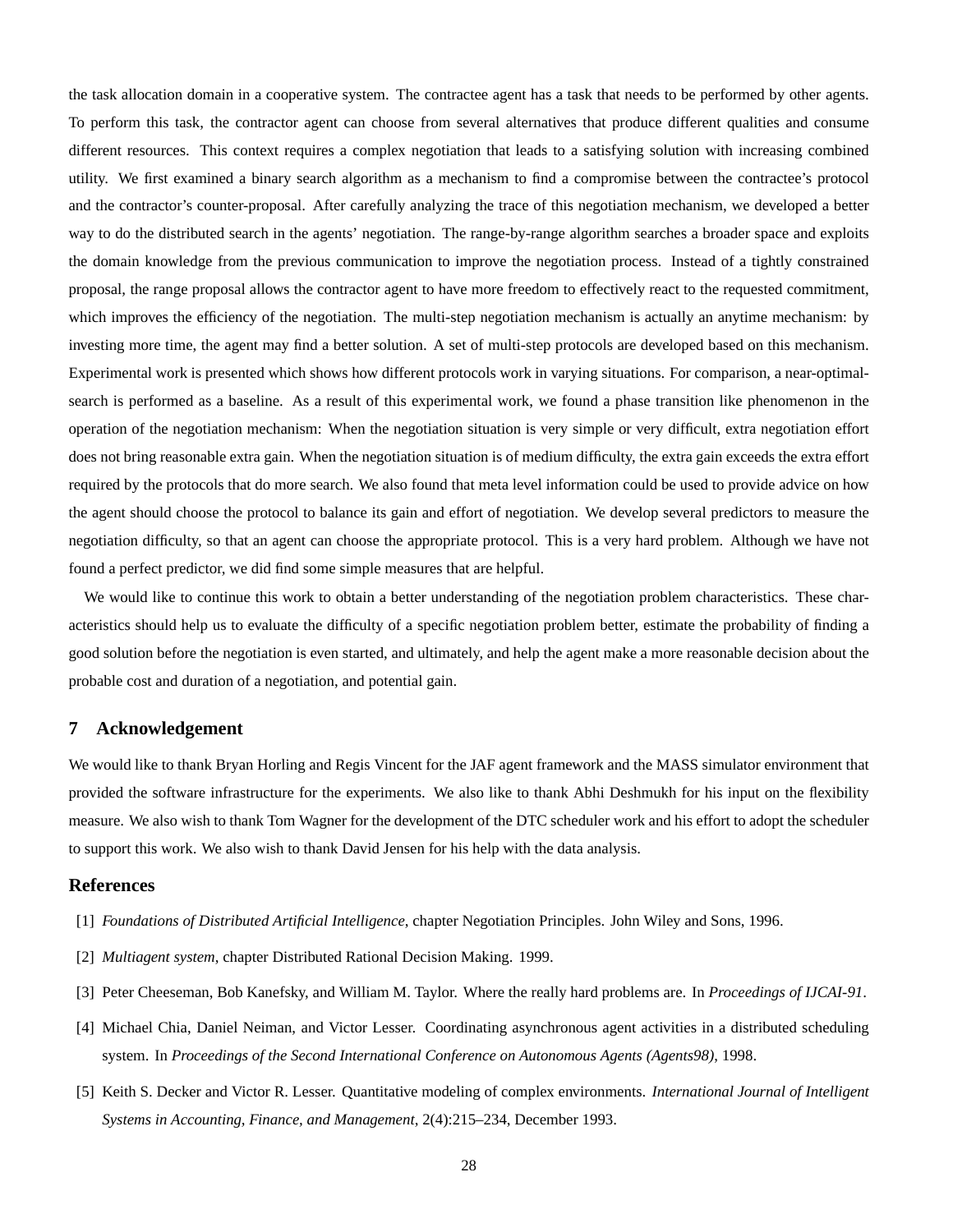- [6] Talavage J. J. Deshmukh, A. V. and M. M. Barash. Complexity in manufacturing systems: Part 1 analysis of static complexity. *IIE Transactions*, 1998.
- [7] Laasri H. Lander S. Laasri, B. and V. Lesser. A generic model for intelligent negotiating agents. *International Journal on Intelligent Cooperative Information Systems*, 1992.
- [8] S. Lander and V Lesser. Sharing meta-information to guide cooperative search among heterogeneous reusable agents. *IEEE Transactions on Knowledge and Data Engineering*, 1997.
- [9] T. Moehlman, V. Lesser, and B. Buteau. Decentralized Negotiation: An Approach to the Distributed Planning Problem. In K. Sycara, editor, *Group Decision and Negotiation*, volume 1, pages 161–192. Kluwer Academic Publishers, 1992.
- [10] Tumas Sandholm and Victor Lesser. Issues in automated negotiation and electronic commerece: Extending the contract net framework. In *Proceedings of the First International Conference on Multi-Agent Systems (ICMAS95)*, 1995.
- [11] Onn Shehory and Sarit Kraus. Methods for task allocation via agent coalition formation. *Artificial Intelligence*, 1998.
- [12] Thomas Wagner, Alan Garvey, and Victor Lesser. Criteria-Directed Heuristic Task Scheduling. *International Journal of Approximate Reasoning, Special Issue on Scheduling*, 19(1-2):91–118, 1998.
- [13] Xiaoqin Zhang, Rodion Podorozhny, and Victor Lesser. Cooperative, multistep negotiation over a multi-dimensional utility function multi-agent systems negotiation. In *Proceedings of the IASTED International Conference, Artificial Intelligence and Soft Computing (ASC 2000)*.

# **A Algorithms**

#### **Algorithm A.1 Refining process**

**Related variables:** *current proposal (CP): est (earliest start time), dl (deadline), min1 (quality request) delt*  $\pm 1$  (=2), *delt*  $\pm 2$  (=3): *a short period of time*; *reduce ratio (=0.6): a small number (*0.0 < reduce ratio < 1.0*) used to reduce the minimum quality request of current proposal; begin n=0;*

```
repeat
       n++;
       if ((n mod 2) == 1)
               //relax the time constraints
               est = est - delt t1;
               dl = dl + delt_t2;else
               //lower the quality request
               minq = minq * reduce ratio;
       schedules local tasks and NL with new requests (est, dl, minq);
       if a schedule contains NL with all requests satisfied and MUC < MUG
               // found an acceptable counter-proposal
               build the new counter-proposal (NCP) based on this schedule
               (the start time (st) and the finish time (ft) for NL and NL's quality achievement
               are extracted from the schedule and put into a newly created proposal.)
               break;
until a counter-proposal is built
```
*end*

#### **Algorithm A.2 New proposal generating process**

**Related variables:** *Initial proposal (IP): est0 (earliest start time), dl0 (deadline), minq0 (quality request); Previous proposal (PP): est1 (earliest start time), dl1 (deadline), minq1 (quality request); Current proposal (CP): st (start time), ft (finish time), qa (quality achieved); current duration = ft - st; muc: marginal utility cost of current proposal; delt t (=7): a short period of time; step size (=5): the size of the step moved in time dimension; average quality value: the average quality the non-local task may achieve;*